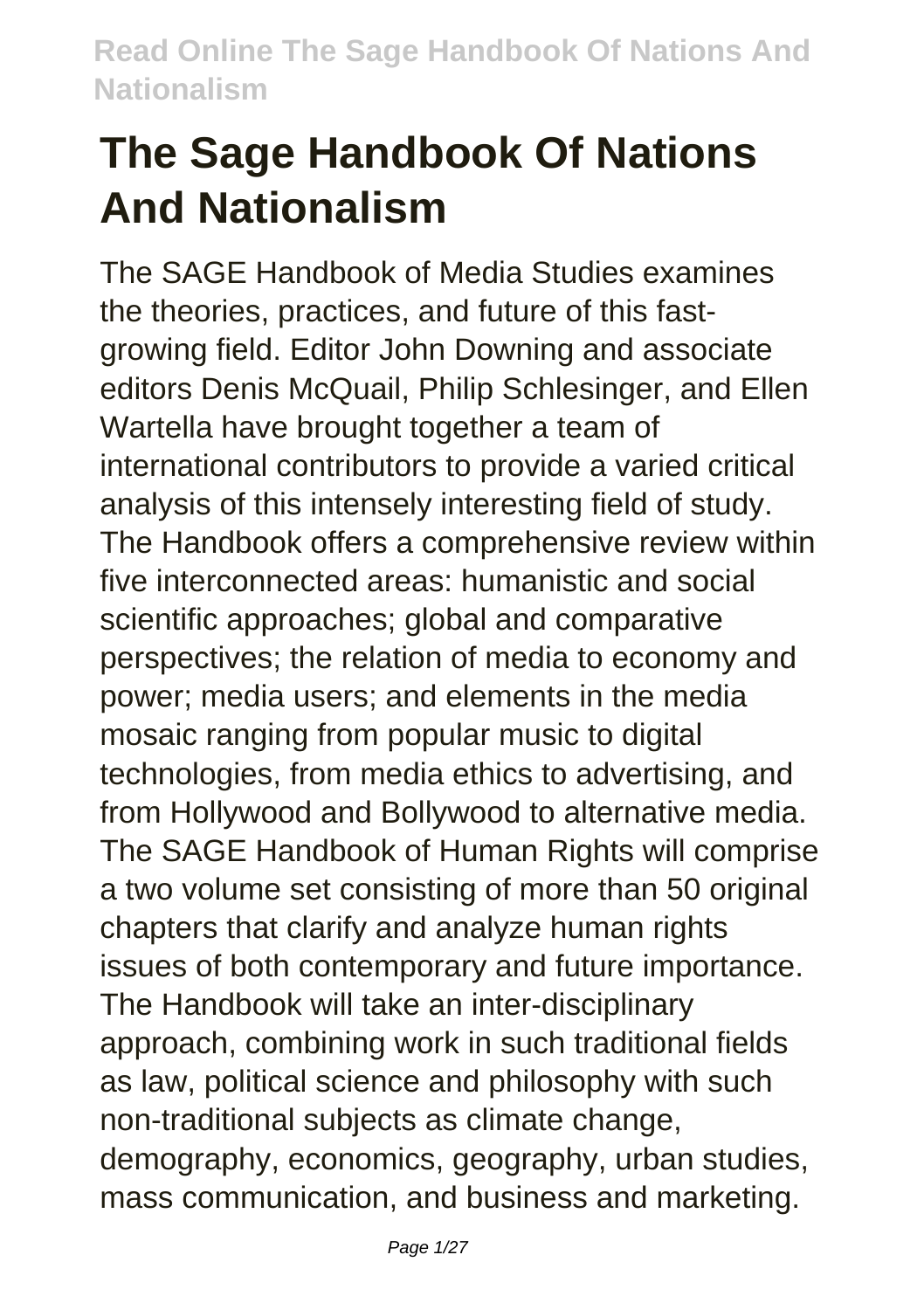In addition, one of the aspects of mainstreaming is the manner in which human rights has come to play a prominent role in popular culture, and there will be a section on human rights in art, film, music and literature. Not only will the Handbook provide a state of the art analysis of the discipline that addresses the history and development of human rights standards and its movements, mechanisms and institutions, but it will seek to go beyond this and produce a book that will help lead to prospective thinking.

The landscape of international education has changed significantly in the last ten years and our understanding of concepts such as 'international', 'global' and 'multicultural' are being re-evaluated. Fully updated and revised, and now including new contributions from research in South East Asia, the Middle East, China, Japan, Australasia, and North America, the new edition of this handbook analyses the origins, interpretations and contributions of international education and explores key contemporary developments, including: internationalism in the context of teaching and learning leadership, standards and quality in institutions and systems of education the promotion of internationalism in national systems This important collection of research is an essential resource for anyone involved in the practice and academic study of international education, including Page 2/27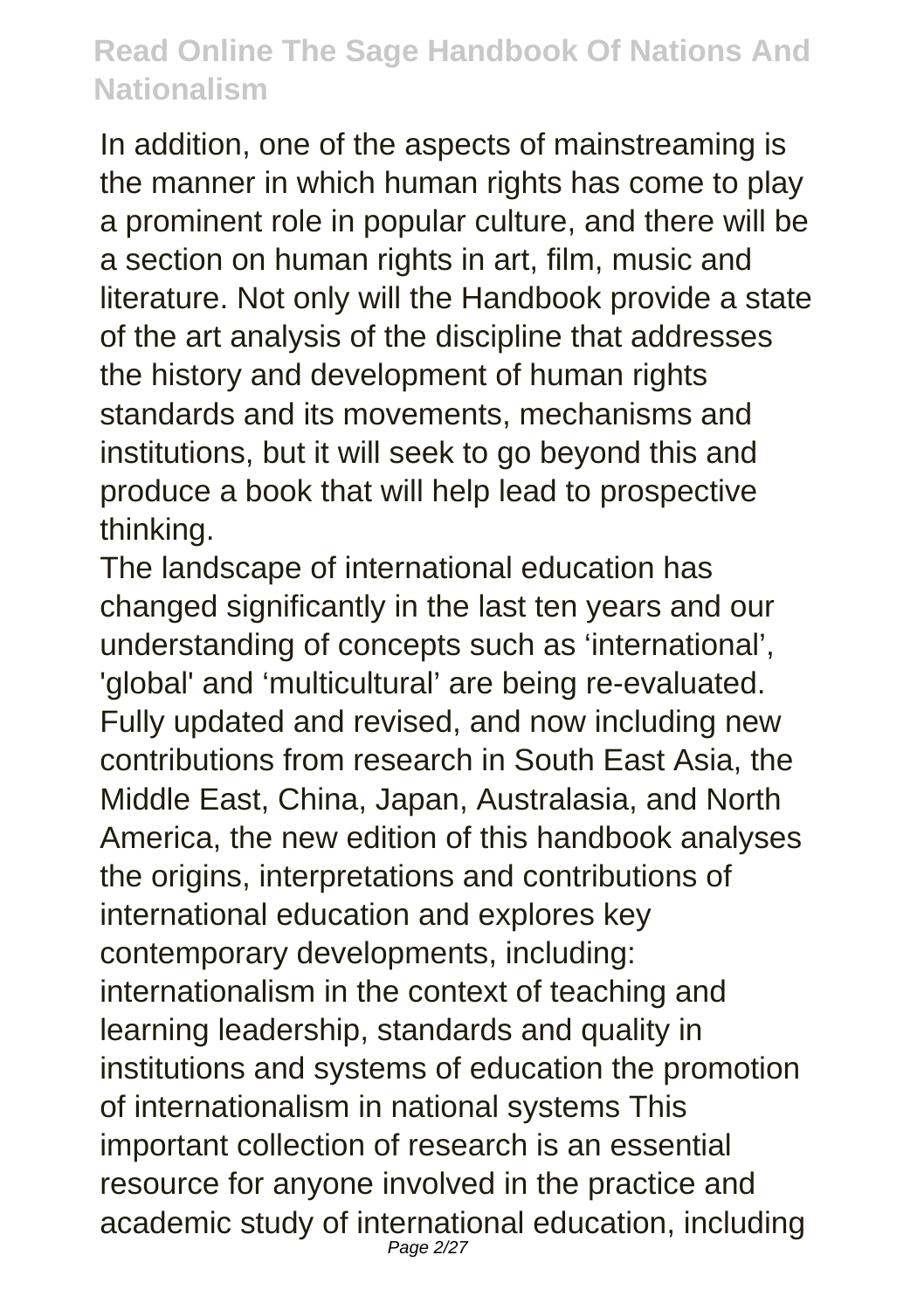researchers and teachers in universities, governmental and private curriculum development agencies, examination authorities, administrators and teachers in schools.

A coordinated and comprehensive volume of international research on this subject edited by members of the well-established European Early Childhood Education Research Association Outdoor Play and Learning SIG (OPAL).

Self and Nation is a lively and accessible exploration of the issues related to nationhood, nationalism and national identity. The authors challenge common assumptions of what 'national identity' means by addressing key concepts of identity, national character, national history and nationalist psychology. How do constructions of national identity affect the way people act, are mobilized, transform societies, create nations and reshape nations where they already exist? This book shows how the central notion of national identity is used by politicians and activists in support of attempts to create different types of nations. Self and Nation will be essential reading for undergraduate and postgraduate students as well as researchers in social psychology, politics, sociology and social anthropology. The second edition of The SAGE Handbook of Special Education provides a comprehensive overview of special education, offering a wide range of views on key issues from all over the world. The Page 3/27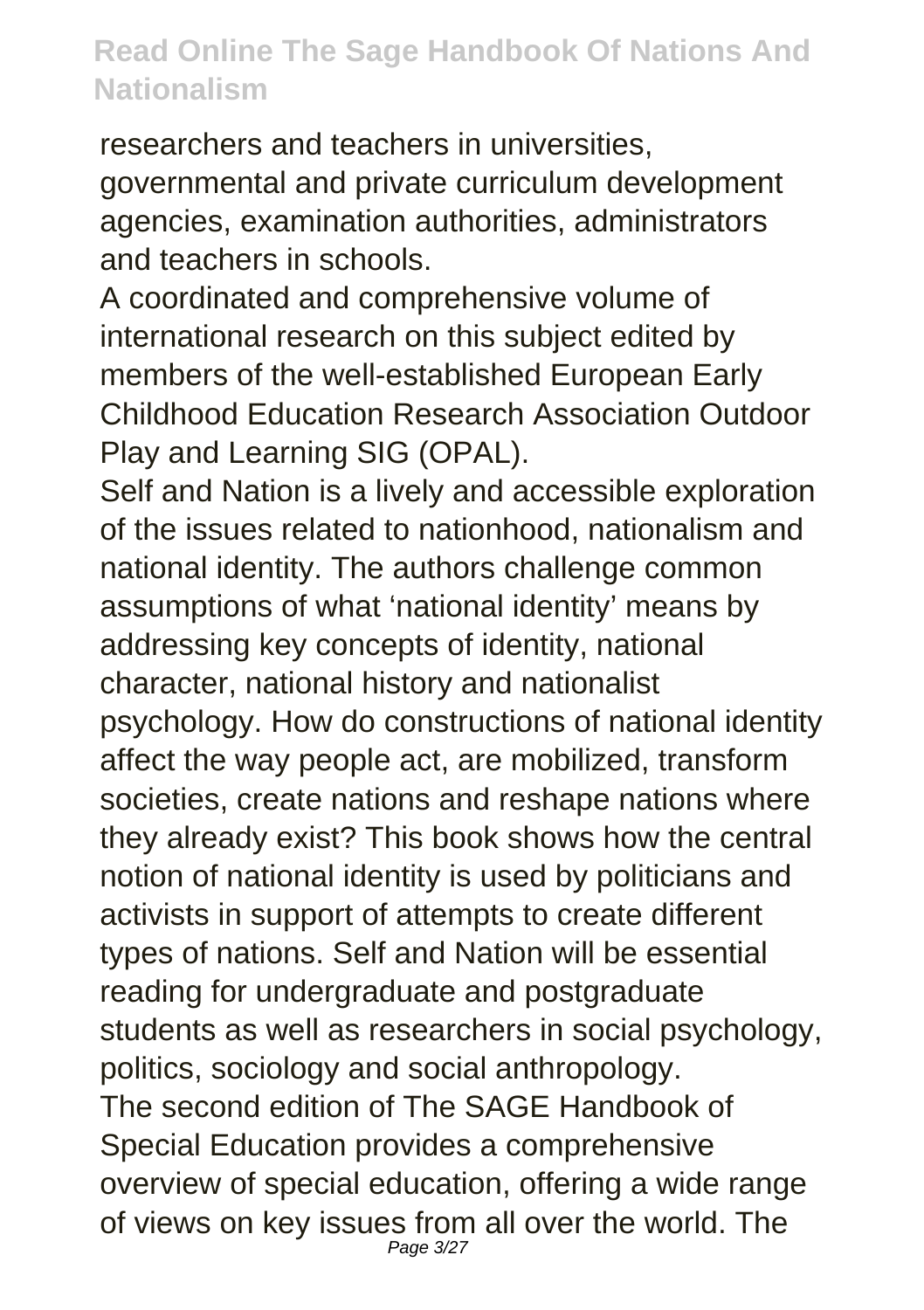contributors bring together up-to-date theory, research and innovations in practice, with an emphasis on future directions for the role of special education in a global context of inclusion. This brand new edition features: " New chapters on families, interagency collaboration and issues of lifelong learning " The UN Convention on the Rights of Persons with Disabilities " Policy reform proposals " Equity and social justice in education " The impact of new thinking on assessment " Issues and developments in classification " The preparation and qualifications that teachers need The Handbook's breadth, clarity and academic rigour will make it essential reading for researchers and postgraduate students, and also for practitioners, teachers, school managers and administrators.

The Political Handbook of the World provides timely, thorough, and accurate political information, with more in-depth coverage of current political controversies than any other reference guide. The updated 2018-2019 edition will continue to be the most authoritative source for finding complete facts and analysis on each country's governmental and political makeup. Compiling in one place more than 200 entries on countries and territories throughout the world, this volume is renowned for its extensive coverage of all major and minor political parties and groups in each political system. It also provides names of key ambassadors and international Page 4/27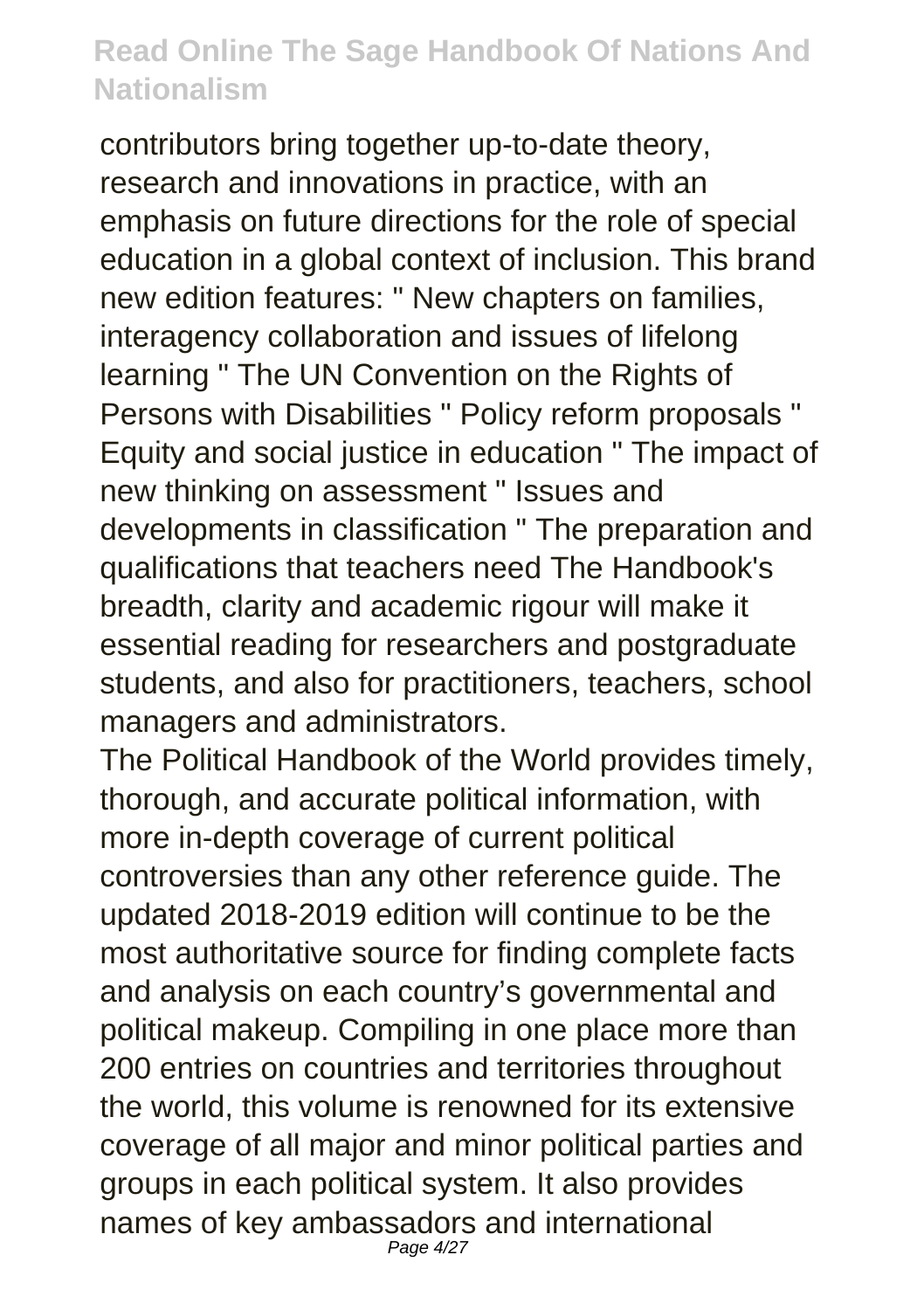memberships of each country, plus detailed profiles of more than 30 intergovernmental organizations and UN agencies. This comprehensive update will include coverage of current events, issues, crises, and controversies from the course of the last two years, including: Elections across Europe Referendum in Ireland Rohingya genocide in Myanmar The Venezuelan dictatorship The renaming of Swaziland to eSwatini Qatar diplomacy changes Historic meeting between the United States and North Korea Establishment of a new governing coalition in Liberia

The SAGE Handbook of Comparative Politics presents in one volume an authoritative overview of the theoretical, methodological, and substantive elements of comparative political science. The 28 specially commissioned chapters, written by renowned comparative scholars, guide the reader through the central issues and debates, presenting a state-of-the-art guide to the past, present, and possible futures of the field.

This Handbook presents a comprehensive and contemporary compendium of the field of crosscultural management (CCM). In recognition of current trends regarding migration, political ethnocentrisms and increasing nationalism, the chapters in this volume not only cover the traditional domains of CCM such as expatriation, global (virtual) teamwork and leadership, but also examine Page 5/27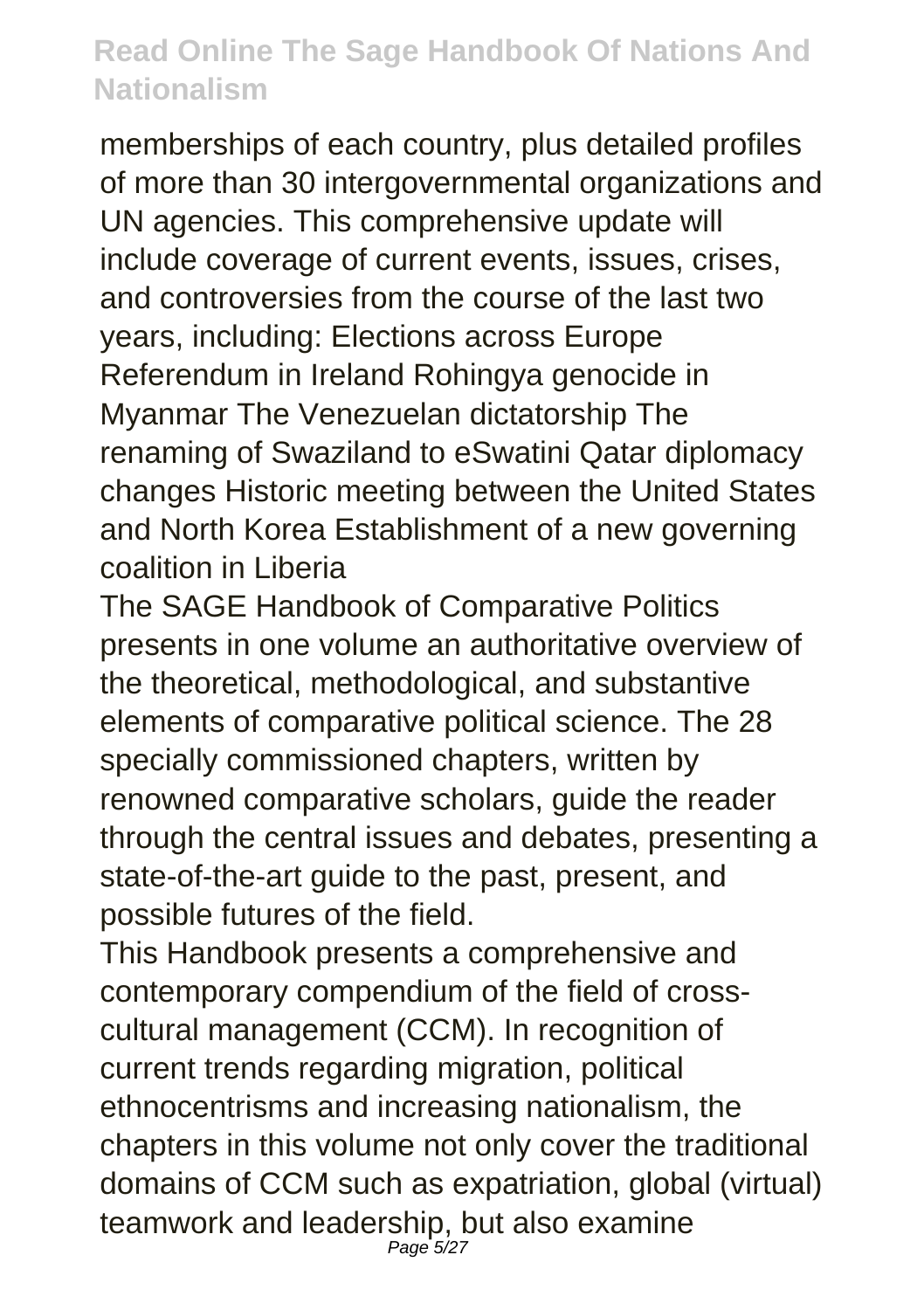emerging topics such as bi/multi-culturalism, migration, religion and more, all considered from a global perspective. The result is a Handbook that acknowledges and builds on a variety of research traditions (from mainstream to critical), updates existing knowledge in relation to current challenges, and sets the direction for future research and developments, making this an invaluable resource for researchers in the field, and across related areas of international business, management, and intercultural relations. Part 1: Multiple Research Paradigms for the Study of Culture Part 2: Research Methods in Cross-Cultural Management Part 3: Cross-Cultural Management and Intersecting Fields of Study Part 4: Individuals and Teams in Cross-Cultural Management Part 5: Global mobility and Cross-Cultural Management Part 6: Developing Intercultural Competence

"A welcome addition to any reading list for those interested in contemporary Japanese society." - Roger Goodman, Nissan Professor of Modern Japanese Society, University of Oxford "I know no better book for an accessible and up-to-date introduction to this complex subject than The SAGE Handbook of Modern Japan Studies." - Hiroko Takeda, Associate Professor, Organization for Global Japanese Studies, University of Tokyo "Pioneering and nuanced in analysis, yet highly accessible and engaging in style." - Yoshio Sugimoto, Emeritus Professor, La Trobe University The SAGE Handbook of Modern Japanese Studies includes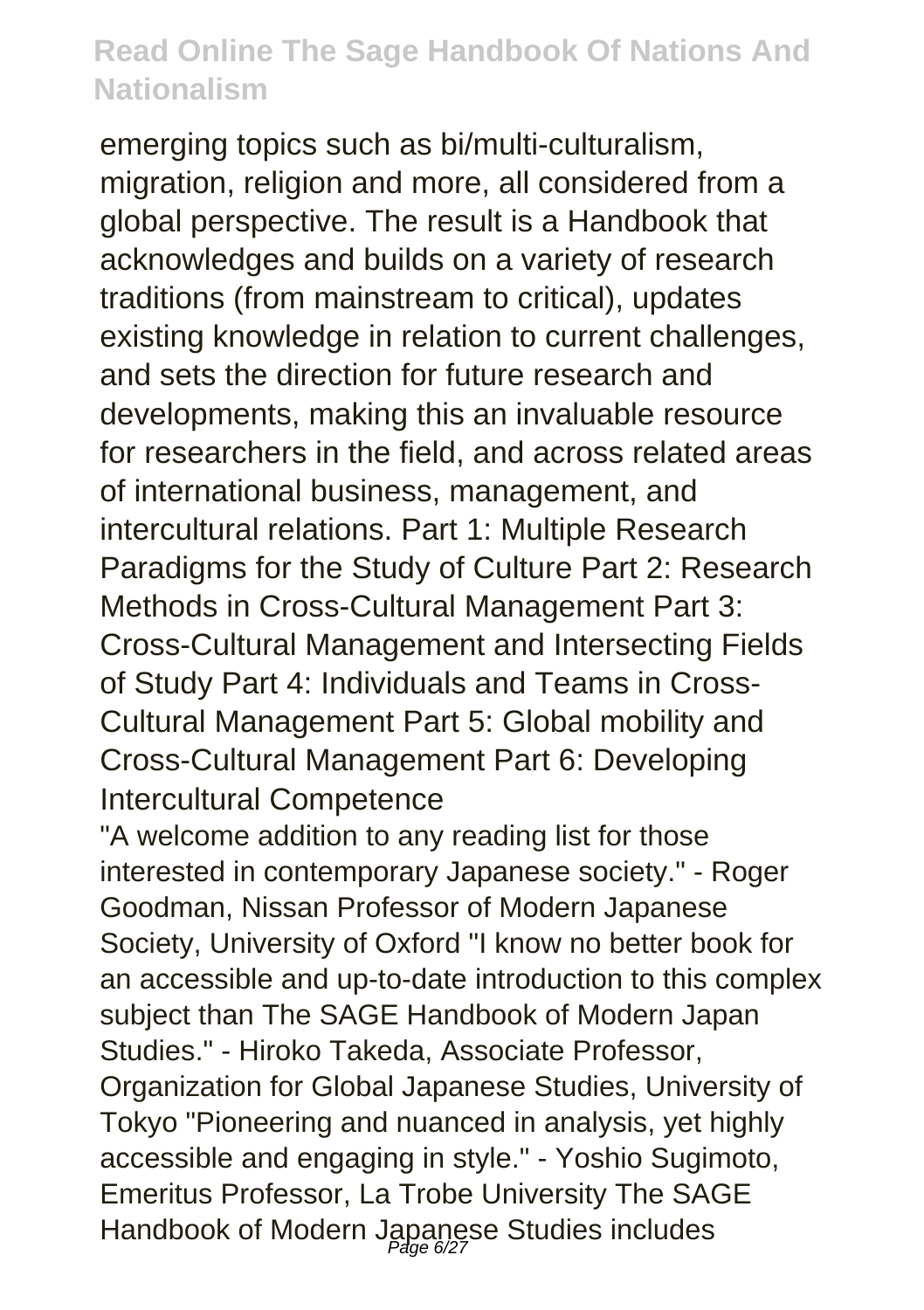outstanding contributions from a diverse group of leading academics from across the globe. This volume is designed to serve as a major interdisciplinary reference work and a seminal text, both rigorous and accessible, to assist students and scholars in understanding one of the major nations of the world. James D. Babb is a Senior Lecturer in the School of Geography, Politics and Sociology at Newcastle University.

This new edition of The SAGE Handbook of International Corporate and Public Affairs builds on the success of the first edition (2005) by comprehensively updating and enhancing the material and structure, setting a new standard for the practitioner and student of the global public affairs discipline. The new edition includes increased international coverage of the field, and a strong focus on emerging trends, as well as providing a comprehensive overview of the foundations and key aspects of the discipline. The Handbook is organised into six thematic sections, including a generously-sized section devoted to case studies of public affairs in action: Foundations of PA PA and its relationship to other Key Disciplines Emerging Trends in PA The Regional Development and Application of PA Case Studies of PA in Action Tactical Approaches to Executing PA. Containing contributions from leading experts in the field today, this Handbook is designed to serve the needs of scholars, researchers, students and professionals alike. "Overall, its breaking of disciplinary isolation, enhancing of mutual understanding, and laying out of a transdisciplinary platform makes this Handbook a milestone in identity studies." - Sociology Increasingly,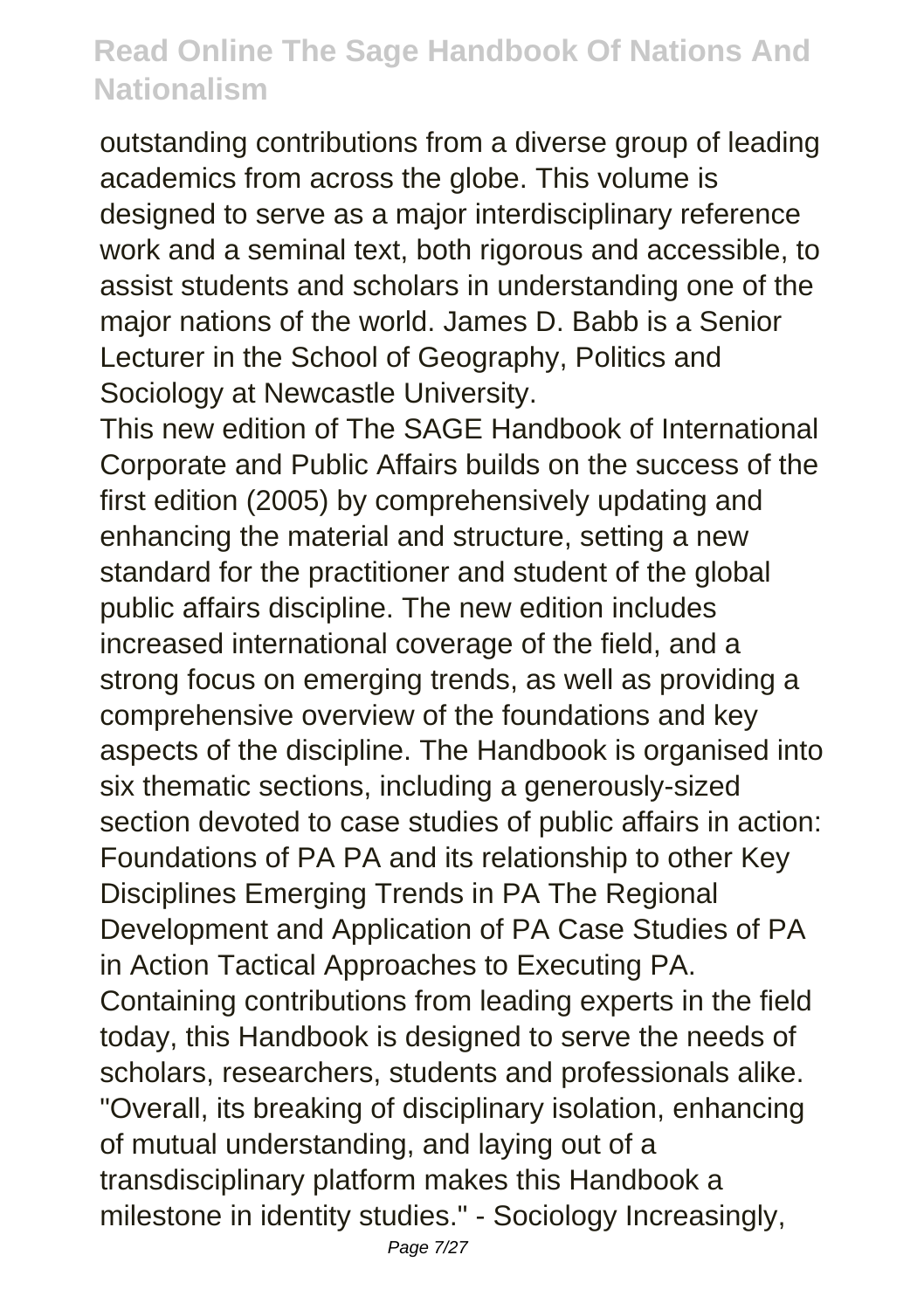identities are the site for interdisciplinary initiatives and identity research is at the heart of many transdisciplinary research centres around the world. No single social science discipline 'owns' identity research which makes it a difficult topic to categorize. The SAGE Handbook of Identities systematizes this complex field by incorporating its interdisciplinary character to provide a comprehensive overview of its themes in contemporary research while still acknowledging the historical and philosophical significance of the concept of identity. Drawing on a global scholarship the Handbook has four parts: Frameworks: presents the main theoretical and methodological perspectives in identities research. Formations: covers the major formative forces for identities such as culture, globalisation, migratory patterns, biology and so on. Categories: reviews research on the core social categories central to identity such as ethnicity, gender, sexuality, disability and intersections between these. Sites and Context: develops a series of case studies of crucial sites and contexts where identity is at stake such as social movements, relationships, work-places and citizenship. Across seven sections - including Neoliberal Economies, The State and Regulation, and Neoliberalism in Crisis this resource brings together a global team of experts to explore the cutting edge of contemporary scholarship in the field

The study of governance has risen to prominence as a way of describing and explaining changes in our world. The SAGE Handbook of Governance presents an authoritative and innovative overview of this fascinating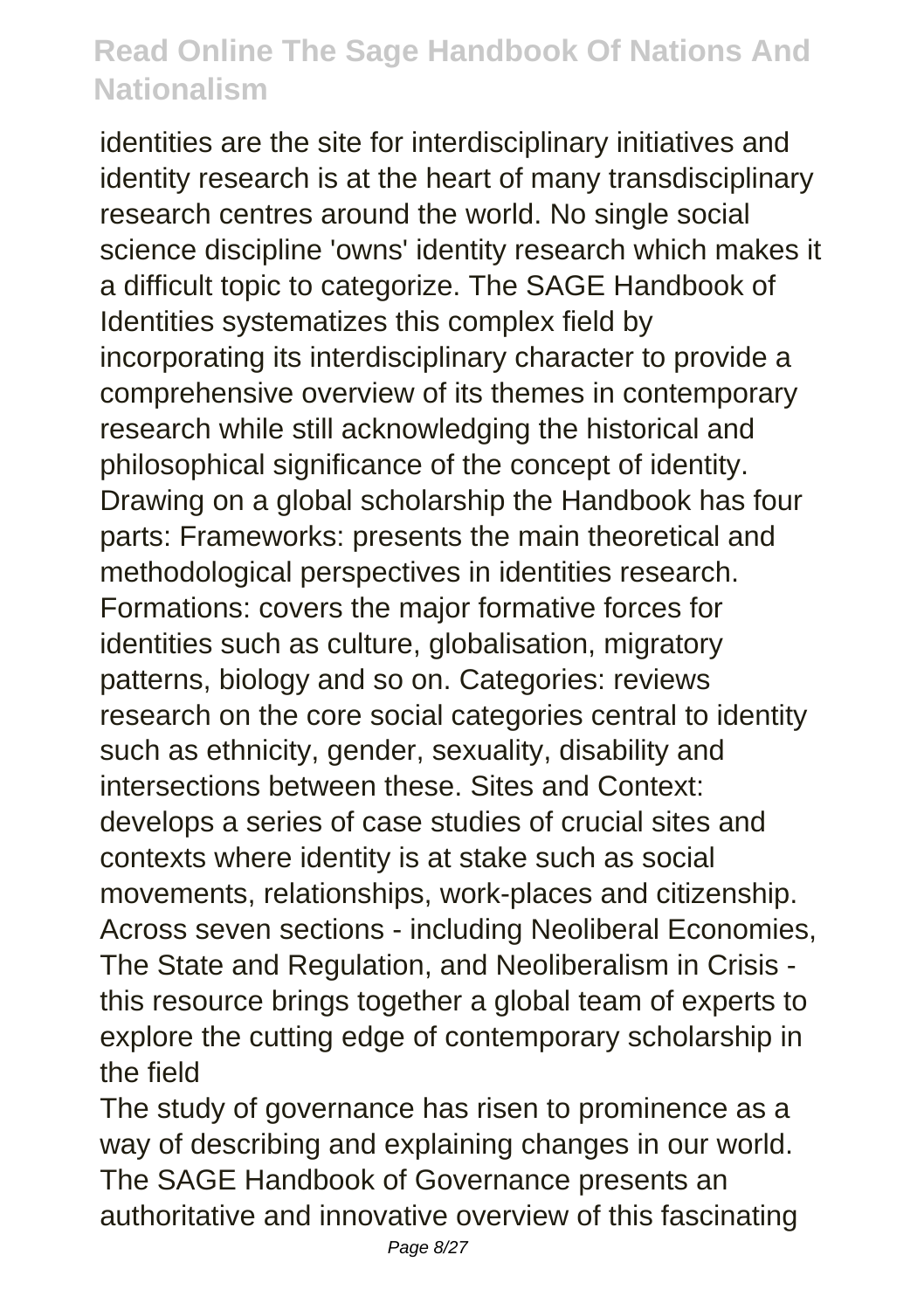field, with particular emphasis on the significant new and emerging theoretical issues and policy innovations. The Handbook is divided into three parts. Part one explores the major theories influencing current thinking and shaping future research in the field of governance. Part two deals specifically with changing practices and policy innovations, including the changing role of the state, transnational and global governance, markets and networks, public management, and budgeting and finance. Part three explores the dilemmas of managing governance, including attempts to rethink democracy and citizenship as well as specific policy issues such as capacity building, regulation, and sustainable development. This volume is an excellent resource for advanced students and researchers in political science, economics, geography, sociology, and public administration. Mark Bevir is a Professor of Political Science at the University of California, Berkeley. Global studies is a fresh and dynamic discipline area that promises to reinvigorate undergraduate and postgraduate education in the social sciences and humanities. In the Australian context, the interdisciplinary pedagogy that defines global studies is gaining wider acceptance as a coherent and necessary approach to the study of global change. Through the Global Studies Consortium (GSC), this new discipline is forming around an impressive body of international scholars who define their expertise in global terms. The GSC paves the way for the expansion of global studies programs internationally and for the development of teaching and research collaboration on a global scale. Mark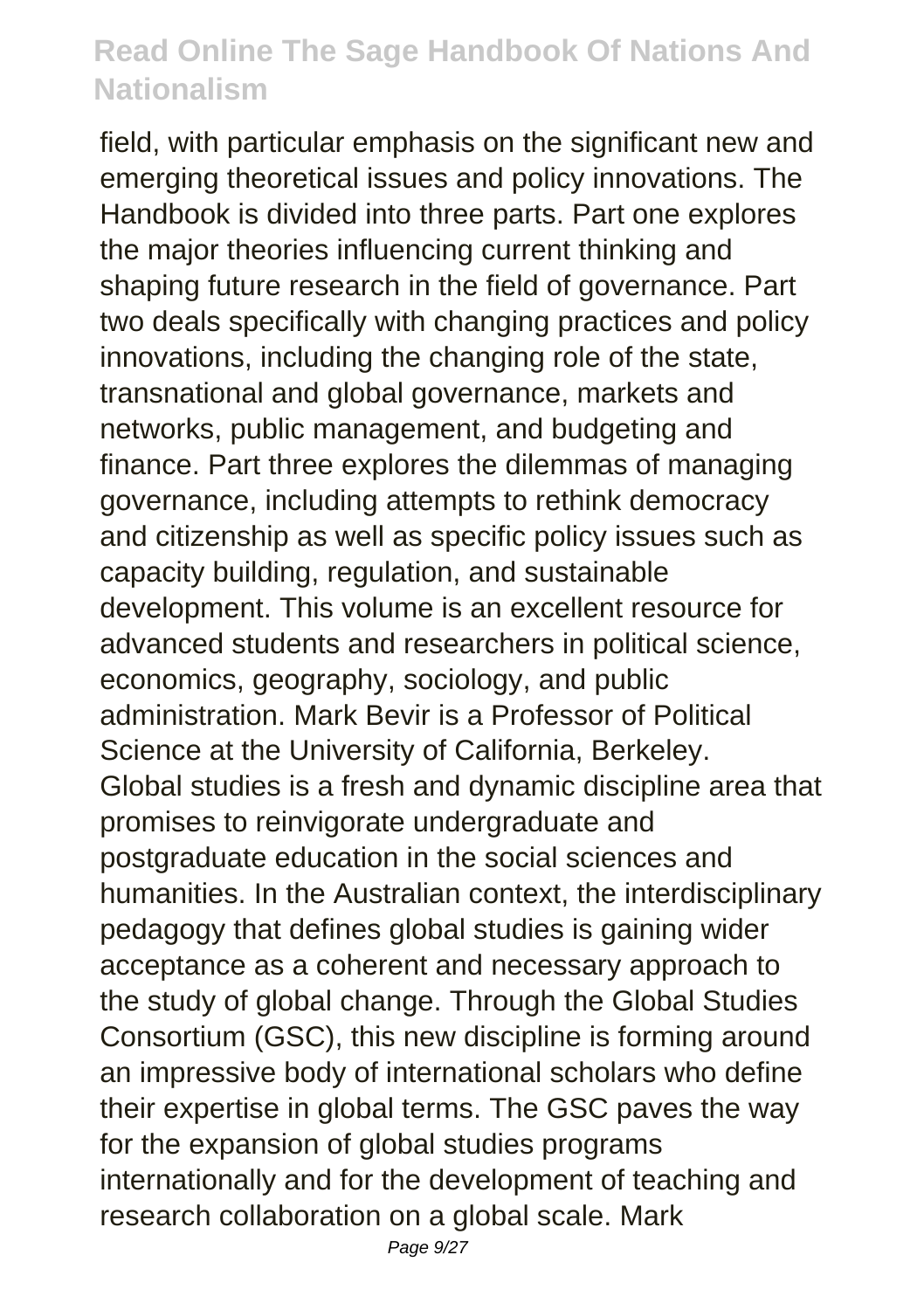Juergensmeyer and Helmut Anheier's forthcoming Encyclopaedia of Global Studies with SAGE is evidence of this growing international collaboration, while the work of Professor Manfred Steger exemplifies the flourishing academic literature on globalization. RMIT University's Global Cities Institute represents a substantial institutional investment in interdisciplinary research into the social and environmental implications of globalization in which it leads the way internationally. Given these developments, the time is right for a book series that draws together diverse scholarship in global studies. This Handbook allows for extended treatment of critical issues that are of major interest to researchers and students in this emerging field. The topics covered speak to an interdisciplinary approach to the study of global issues that reaches well beyond the confines of international relations and political science to encompass sociology, anthropology, history, media and cultural studies, economics and governance, environmental sustainability, international law and criminal justice. Specially commissioned chapters explore diverse subjects from a global vantage point and all deliberately cohere around core "global" concerns of narrative, praxis, space and place. This integrated approach sets the Handbook apart from its competitors and distinguishes Global Studies as the most equipped academic discipline with which to address the scope and pace of global change in the 21st century. The last two decades have been an exciting and richly productive period for debate and academic research on the city. The SAGE Handbook of New Urban Studies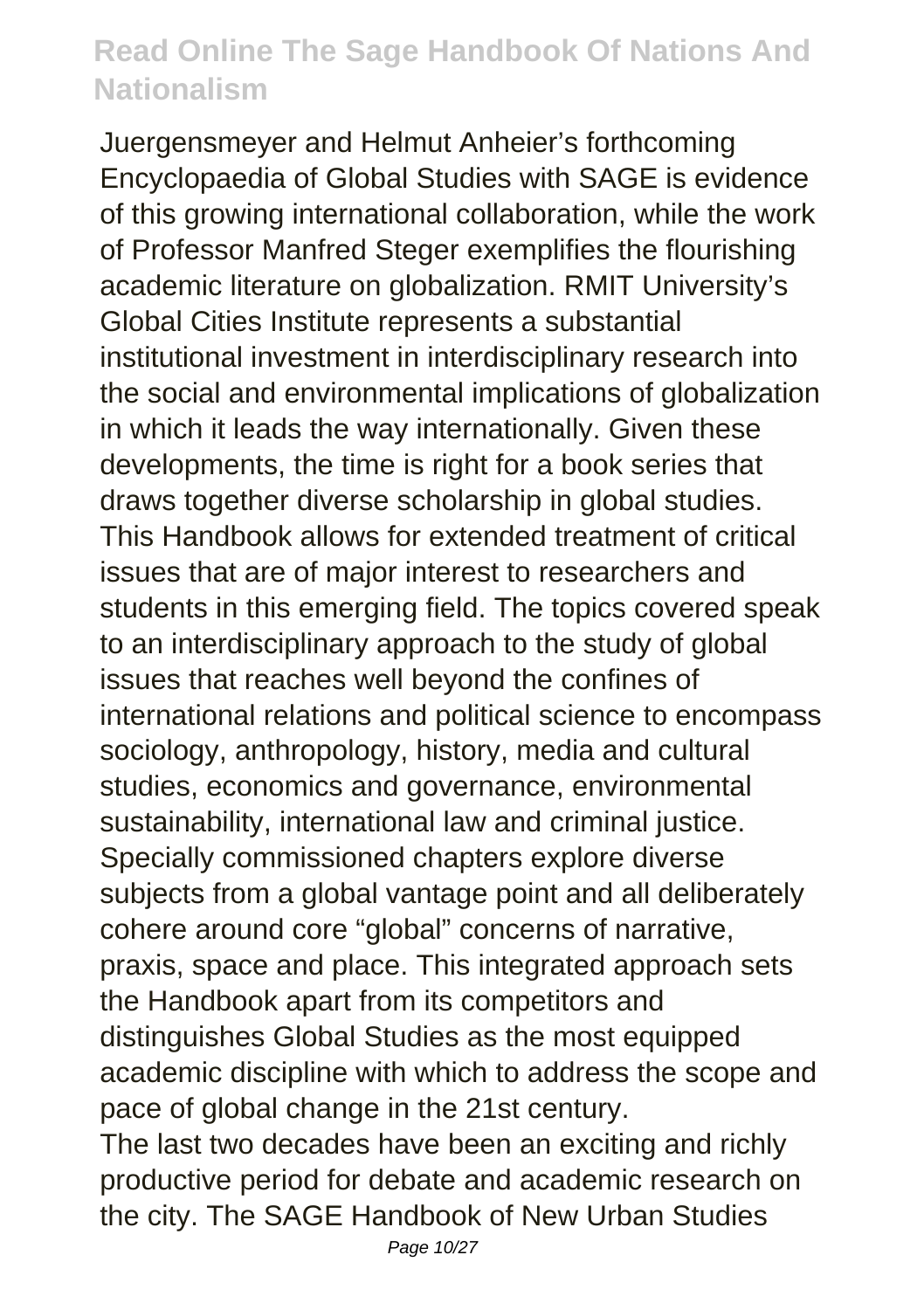offers comprehensive coverage of this modern rethinking of urban theory, both gathering together the best of what has been achieved so far, and signalling the way to future theoretical insights and empirically grounded research. Featuring many of the top international names in the field, the handbook is divided into nine key sections: SECTION 1: THE GLOBALIZED CITY SECTION 2: URBAN ENTREPRENEURIALISM, BRANDING, GOVERNANCE SECTION 3: MARGINALITY, RISK AND RESILIENCE SECTION 4: SUBURBS AND SUBURBANIZATION: STRATIFICATION, SPRAWL, SUSTAINABILITY SECTION 5: DISTINCTIVE AND VISIBLE CITIES SECTION 6: CREATIVE CITIES SECTION 7: URBANIZATION, URBANITY AND URBAN LIFESTYLES SECTION 8: NEW DIRECTIONS IN URBAN THEORY SECTION 9: URBAN FUTURES This is a central resource for researchers and students of Sociology, Cultural Geography and Urban Studies. The SAGE Handbook of Nations and Nationalism gives readers a critical survey of the latest theories and debates. Its three sections guide the reader through the theoretical approaches to this field of study, its major themes - from modernity to memory, migration and genocide - and the diversity of nationalisms found around the globe.

The SAGE Handbook of Nations and NationalismSAGE This sparkling Handbook offers an unrivalled resource for those engaged in the cutting edge field of social network analysis. Systematically, it introduces readers to the key concepts, substantive topics, central methods and prime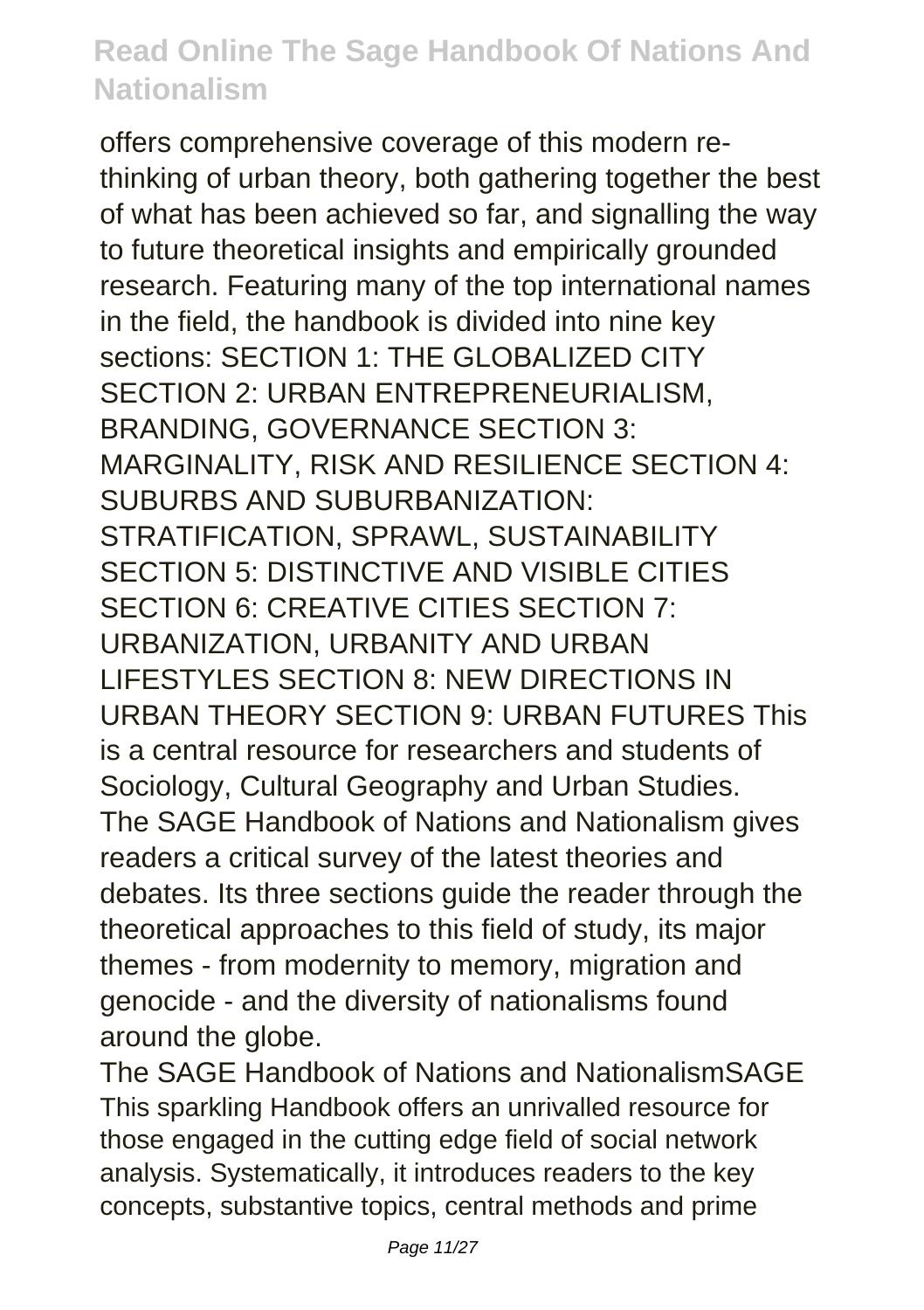debates. Among the specific areas covered are: Network theory Interdisciplinary applications Online networks Corporate networks Lobbying networks Deviant networks Measuring devices Key Methodologies Software applications. The result is a peerless resource for teachers and students which offers a critical survey of the origins, basic issues and major debates. The Handbook provides a one-stop guide that will be used by readers for decades to come.

The past two decades have been marked by a period of substantial and often fundamental change in public administration. Critically reflecting on the utility of scholarly theory and the extent to which government practices inform the development of this theory, the Handbook of Public Administration was a landmark publication which served as an essential guide for both the practice of public administration today and its on-going development as an academic discipline. The Concise Paperback Edition provides a selection of 30 of the original articles in an accessible paperback format and includes a new introduction by B. Guy Peters and Jon Pierre. It is an essential point of reference for all students of public administration.

The SAGE Handbook of Political Science presents a major retrospective and prospective overview of the discipline. Comprising three volumes of contributions from expert authors from around the world, the handbook aims to frame, assess and synthesize research in the field, helping to define and identify its current and future developments. It does so from a truly global and cross-area perspective Chapters cover a broad range of aspects, from providing a general introduction to exploring important subfields within the discipline. Each chapter is designed to provide a state-of-theart and comprehensive overview of the topic by incorporating cross-cutting global, interdisciplinary, and, where this applies, gender perspectives. The Handbook is arranged over seven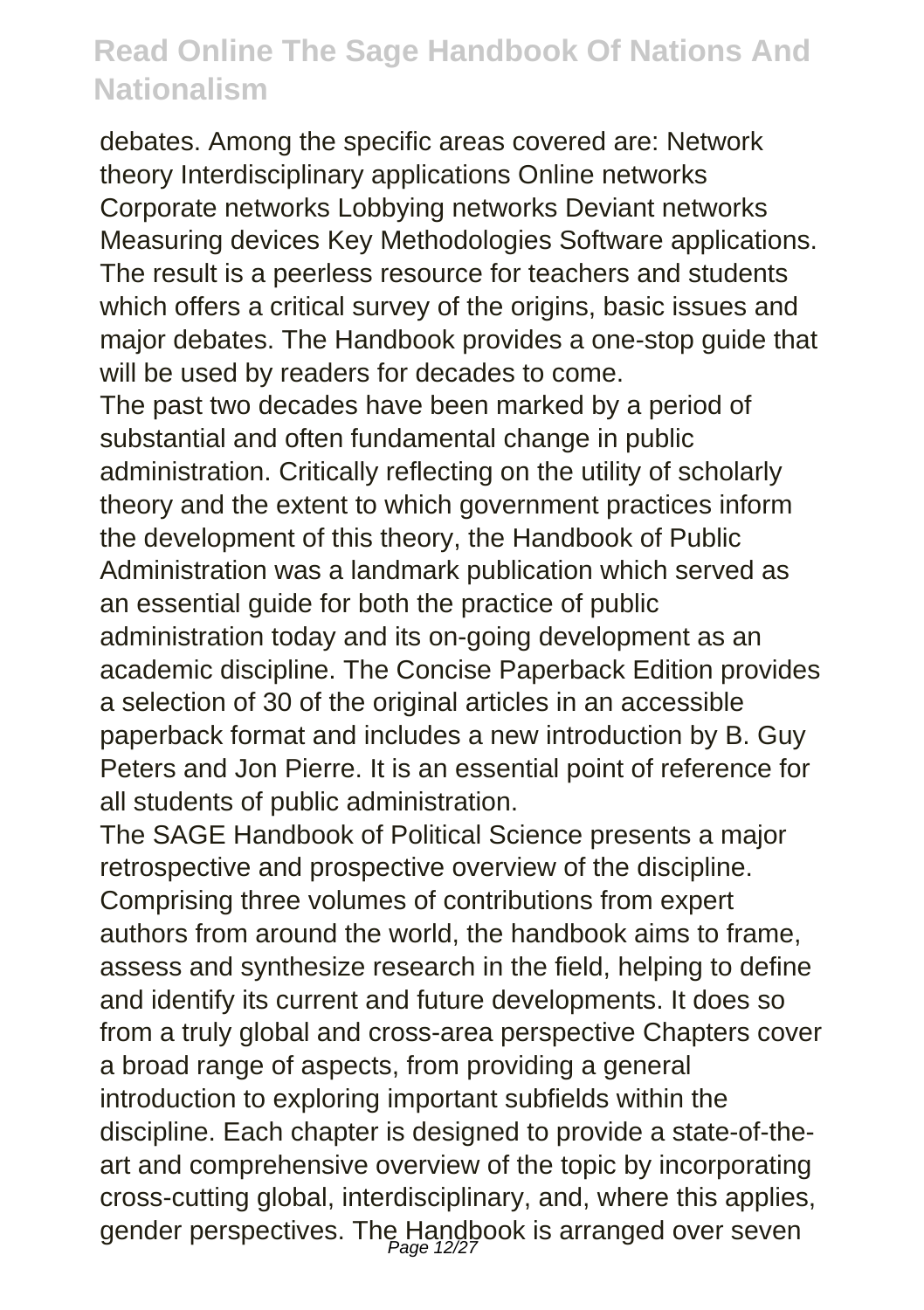core thematic sections: Part 1: Political Theory Part 2: Methods Part 3: Political Sociology Part 4: Comparative Politics Part 5: Public Policies and Administration Part 6: International Relations Part 7: Major Challenges for Politics and Political Science in the 21st Century During the last two decades the study of European foreign policy has experienced remarkable growth, presumably reflecting a more significant international role of the European Union. The Union has significantly expanded its policy portfolio and though empty symbolic politics still exists, the Union's international relations have become more substantial and its foreign policy more focused. European foreign policy has become a dynamic policy area, being adapted to changing challenges and environments, such as the Arab Spring, new emerging economies/powers; the crisis of multilateralism and much more. The SAGE Handbook of European Foreign Policy, Two-Volume set, is a major reference work for Foreign Policy Programmes around the world. The Handbook is designed to be accessible to graduate and postgraduate students in a wide variety of disciplines across the humanities and social sciences. Both volumes are structured to address areas of critical concern to scholars at the cutting edge of all major dimensions of foreign policy. The volumes are composed of original chapters written specifically to the following themes:  $\cdot$  Research traditions and historical experience · Theoretical perspectives · EU actors · State actors · Societal actors · The politics of European foreign policy · Bilateral relations · Relations with multilateral institutions · Individual policies · Transnational challenges The Handbook will be an essential reference for both advanced students and scholars.

Migration moves people, ideas and things. Migration shakes up political scenes and instigates new social movements. It redraws emotional landscapes and reshapes social networks,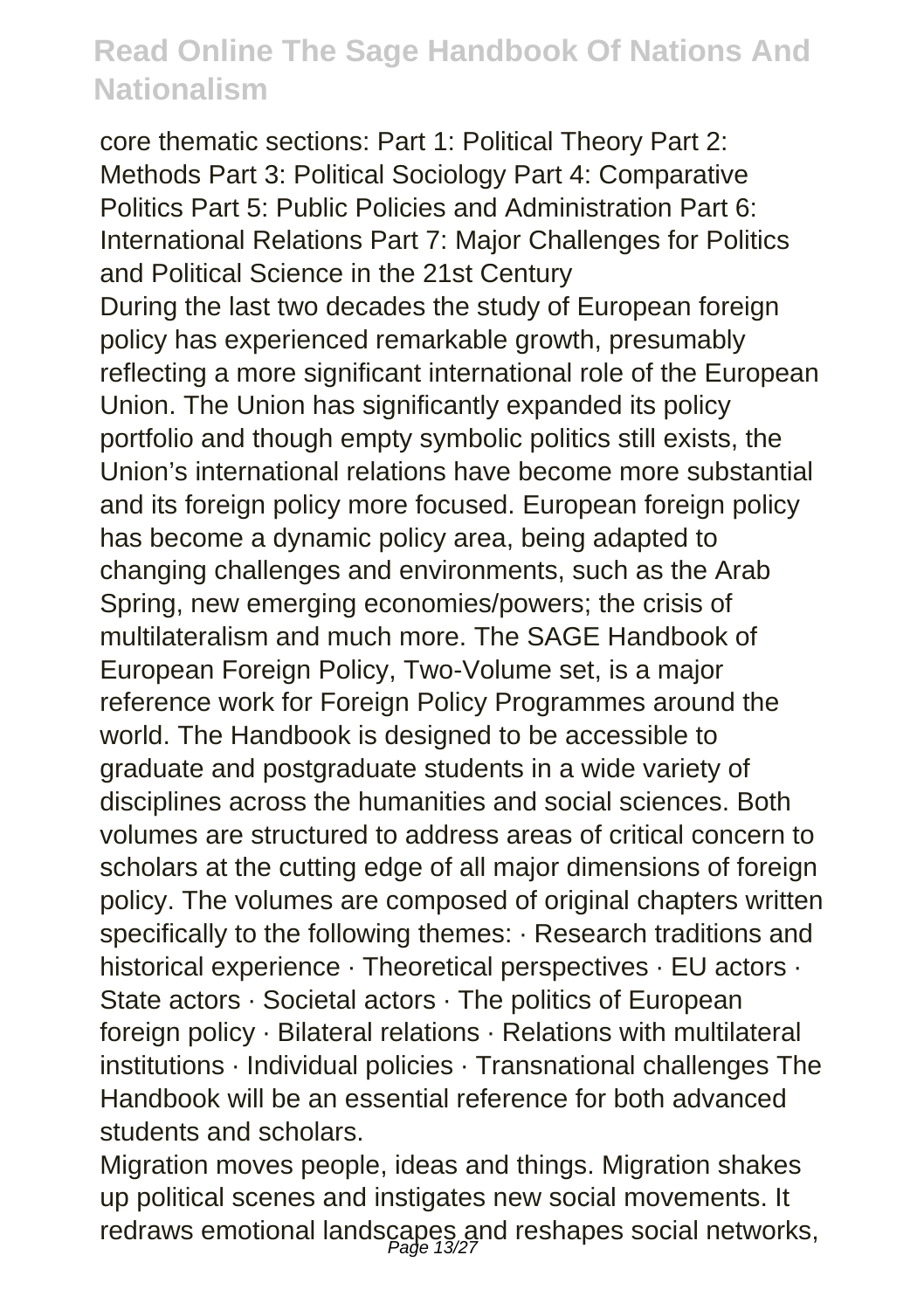with traditional and digital media enabling, representing, and shaping the processes, relationships and people on the move. The deep entanglement of media and migration expands across the fields of political, cultural and social life. For example, migration is increasingly digitally tracked and surveilled, and national and international policy-making draws on data on migrant movement, anticipated movement, and biometrics to maintain a sense of control over the mobilities of humans and things. Also, social imaginaries are constituted in highly mediated environments where information and emotions on migration are constantly shared on social and traditional media. Both, those migrating and those receiving them, turn to media and communicative practices to learn how to make sense of migration and to manage fears and desires associated with cross-border mobility in an increasingly porous but also controlled and divided world. The SAGE Handbook of Media and Migration offers a comprehensive overview of media and migration through new research, as well as a review of present scholarship in this expanding and promising field. It explores key interdisciplinary concepts and methodologies, and how these are challenged by new realities and the links between contemporary migration patterns and its use of mediated processes. Although primarily grounded in media and communication studies, the Handbook builds on research in the fields of sociology, anthropology, political science, urban studies, science and technology studies, human rights, development studies, and gender and sexuality studies, to bring to the forefront key theories, concepts and methodological approaches to the study of the movement of people. In seven parts, the Handbook dissects important areas of cross-disciplinary and generational discourse for graduate students, early career researcher, migration management practitioners, and academics in the fields of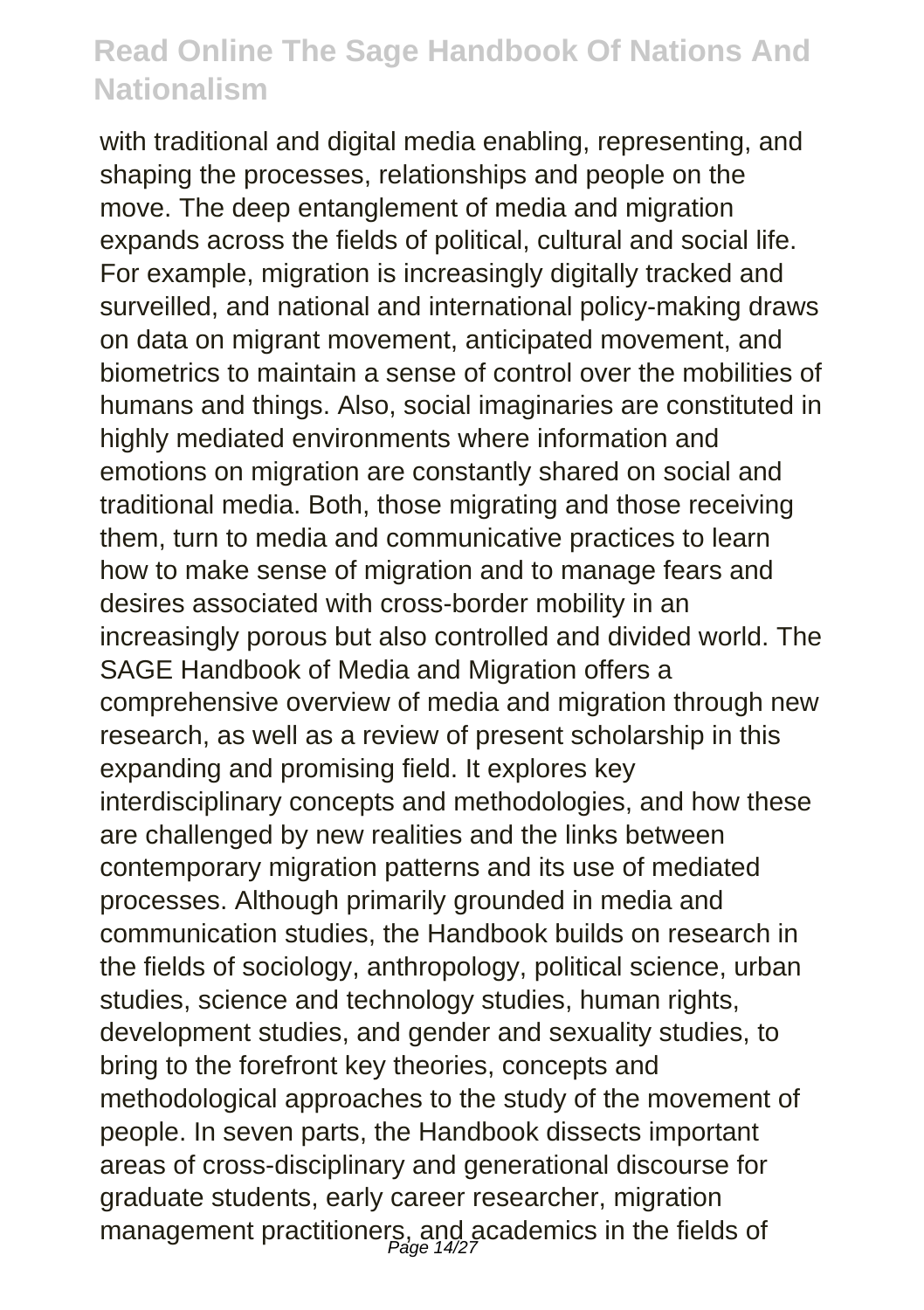media and migration studies, international development, communication studies, and the wider social science discipline. Part One: Keywords and Legacies Part Two: Methodologies Part Three: Communities Part Four: Representations Part Five: Borders and Rights Part Six: Spatialities Part Seven: Conflicts 'With its list of distinguished contributors and its wide range of topics, the handbook is surely destined to become an invaluable resource for all serious students of nationalism' - Michael Billig, Professor of Social Sciences at Loughborough University and author of 'Banal Nationalism' (SAGE 1995) 'The persistence - some would say: revival - of nationalism across the recent history of modernity, in particular the past two decades, has taken many scholars in the social sciences by surprise. In response, interest in the analysis of nationalism has increased and given rise to a great variety of new angles under which to study the phenomenon. What was missing in the cacophony of voices addressing nationalism was a volume that brought them together and confronted them with each other. This handbook does just that. It deserves particular praise for the wide range of approaches and topic included and for the systematic attempt at studying nationalism as a phenomenon of our time, not a remnant from the past' - Peter Wagner, Professor of Social and Political Theory, European University Institute; and Professor of Sociology, University of Warwick 'For students concerned with the contemporary study of nationalism this will be an invaluable publication. The three-fold division into approaches, themes and cases is a very solid and sensible one. The editors have commissioned essays from leading scholars in the field [and]this handbook provides the best single-volume overview of contemporary nationalism' - John Breuilly, Professor of Nationalism and Ethnicity, London School of Economics Nationalism has long excited debate in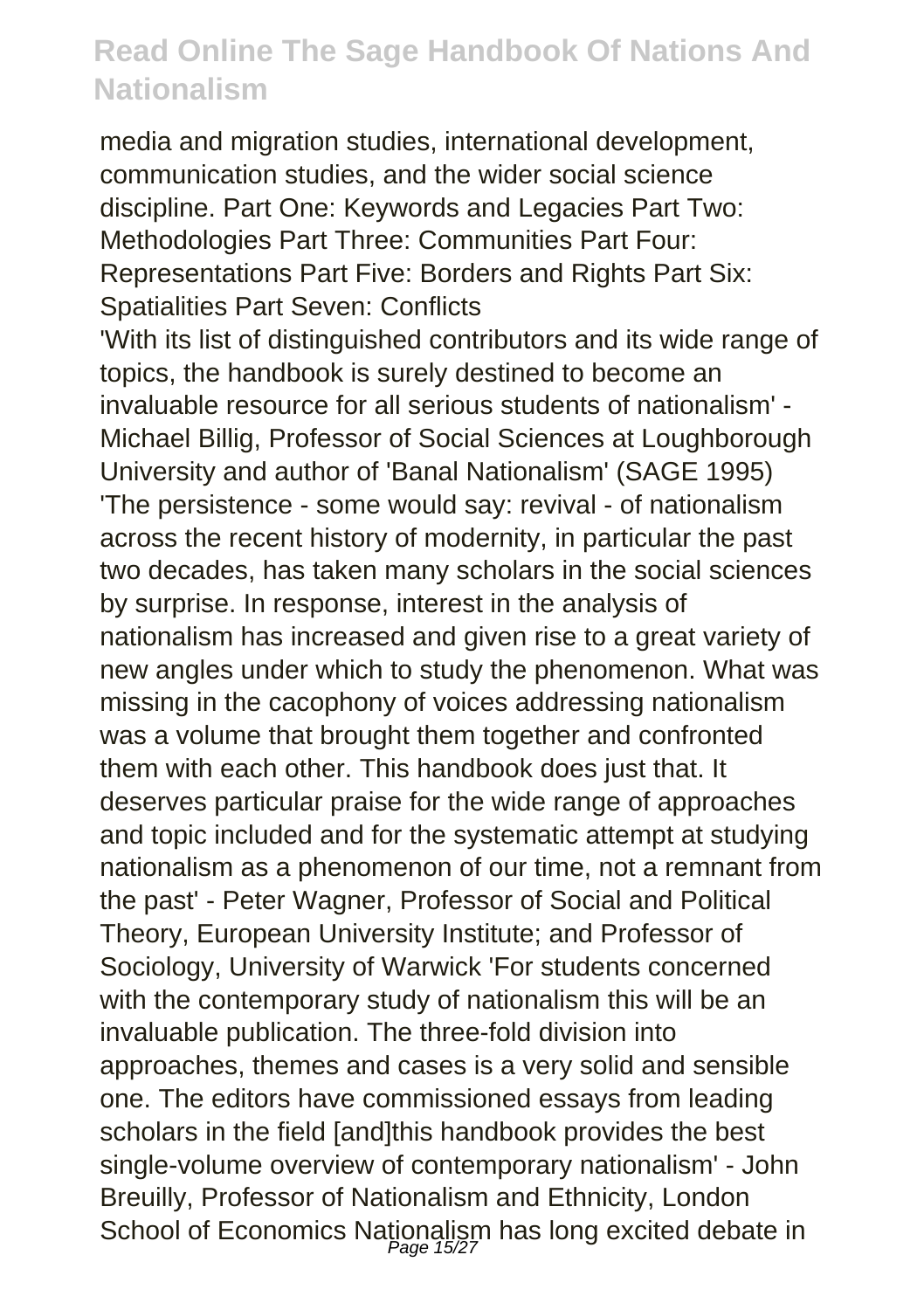political, social and cultural theory and remains a key field of enquiry among historians, anthropologists, sociologists as well as political scientists. It is also one of the critical media issues of our time. There are, however, surprisingly few volumes that bring together the best of this intellectual diversity into one collection. This Handbook gives readers a critical survey of the latest theories and debates and provides a glimpse of the issues that will shape their future. Its three sections quide the reader through the theoretical approaches to this field of study, its major themes - from modernity to memory, migration and genocide - and the diversity of nationalisms found around the globe. The overall aim of this Handbook is to relate theories and debates within and across a range of disciplines, illuminate themes and issues of central importance in both historical and contemporary contexts, and show how nationalism has impacted upon and interacted with other political and social forms and forces. This book provides a much-needed resource for scholars in international relations, political science, social theory and sociology. The question of consumption emerged as a major focus of research and scholarship in the 1990s but the breadth and diversity of consumer culture has not been fully enough explored. The meanings of consumption, particularly in relation to lifestyle and identity, are of great importance to academic areas including business studies, sociology, cultural and media studies, psychology, geography and politics. The SAGE Handbook of Consumer Culture is a onestop resource for scholars and students of consumption, where the key dimensions of consumer culture are critically discussed and articulated. The editors have organised contributions from a global and interdisciplinary team of scholars into six key sections: Part 1: Sociology of Consumption Part 2: Geographies of Consumer Culture Part 3: Consumer Culture Studies in Marketing Part 4: Consumer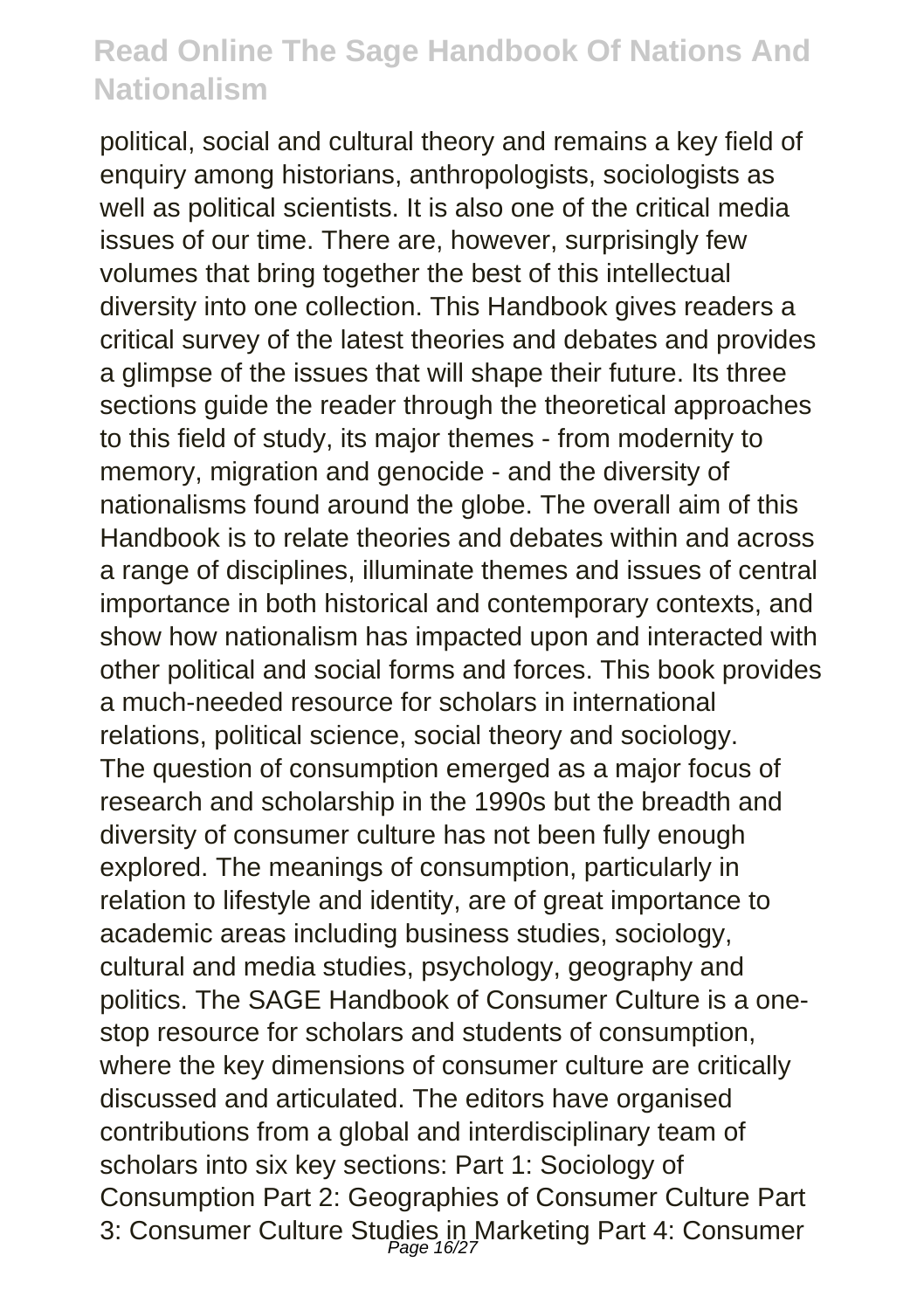Culture in Media and Cultural Studies Part 5: Material Cultures of Consumption Part 6: The Politics of Consumer **Culture** 

An examination of theories of the state, the nation and nationalism, which details the work of Marx, Durkheim, Weber and Giddens, demonstrating the strengths and weaknesses of their arguments. Theories of state formation are also examined against recent political crises such as the war in Bosnia.

The second edition of the bestselling The SAGE Handbook of Organizational Institutionalism has been thoroughly revised with new chapters added, bringing together extensive coverage of aspects of Institutional Theory.

This compelling book argues that it is wrong to assume that nations are culturally uniform.

Hutchinson provocatively asserts that resting on older diverse ethnic identities, nations adapt from the unpredictable challenges of modernity, and such plurality makes them prone to cultural wars. Reflecting the rapid rise in popularity of recent initiatives such as the UN Principles for Responsible Management Education (PRME), this handbook exhaustively covers a variety of responsible management, learning and education topics, and provides an invaluable roadmap for this fastdeveloping field. Covering various perspectives on the topic, right through to contexts, methods, outcomes and beyond, this volume will be an invaluable integrative resource for practitioners and researchers alike, and is designed to serve a range of communities that deal with topics related to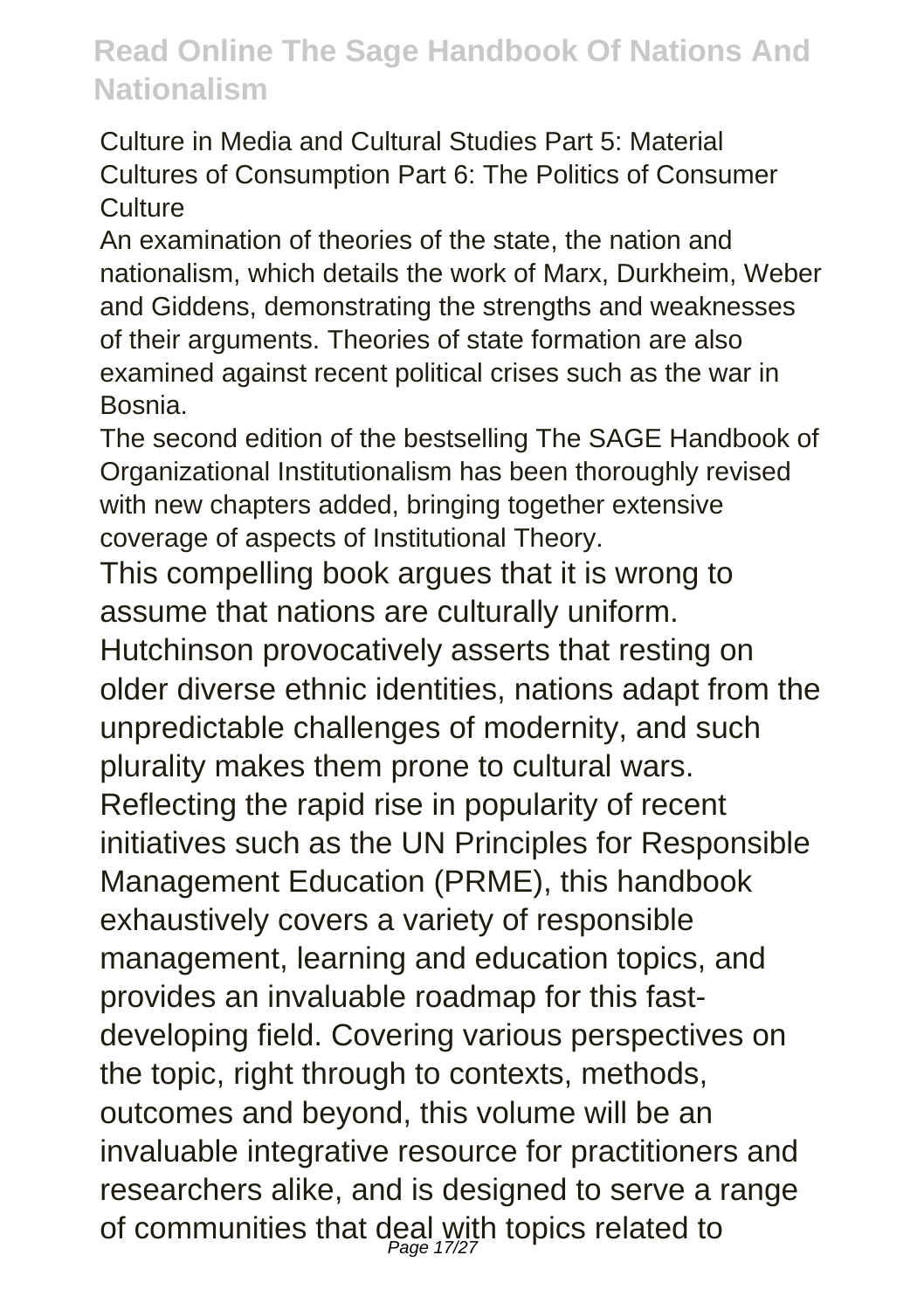sustainability, responsibility and ethics in management learning and education.

Spencer and Wollman seek to challenge fixed notions of national identity, ethnicity and culture to more fully explore and understand the contemporary complexities of citizenship and the genuine potential for a cosmopolitan democracy.

This handbook examines policy and practice from around the world with respect to broadly conceived notions of inclusion and diversity within education. It sets out to provide a critical and comprehensive overview of current thinking and debate around aspects such as inclusive education rights, philosophy, context, policy, systems, and practices for a global audience. This makes it an ideal text for researchers and those involved in policy-making, as well as those teaching in classrooms today. Chapters are separated across three key parts: Part I: Conceptualizations and Possibilities of Inclusion and Diversity in Education Part II: Inclusion and Diversity in Educational Practices, Policies, and Systems Part III: Inclusion and Diversity in Global

and Local Educational Contexts

This extensive Handbook will bring together different aspects of critical pedagogy with the aim of opening up a clear international conversation on the subject, as well as pushing the boundaries of current understanding by extending the notion of a pedagogy to multiple pedagogies and perspectives. Page 18/27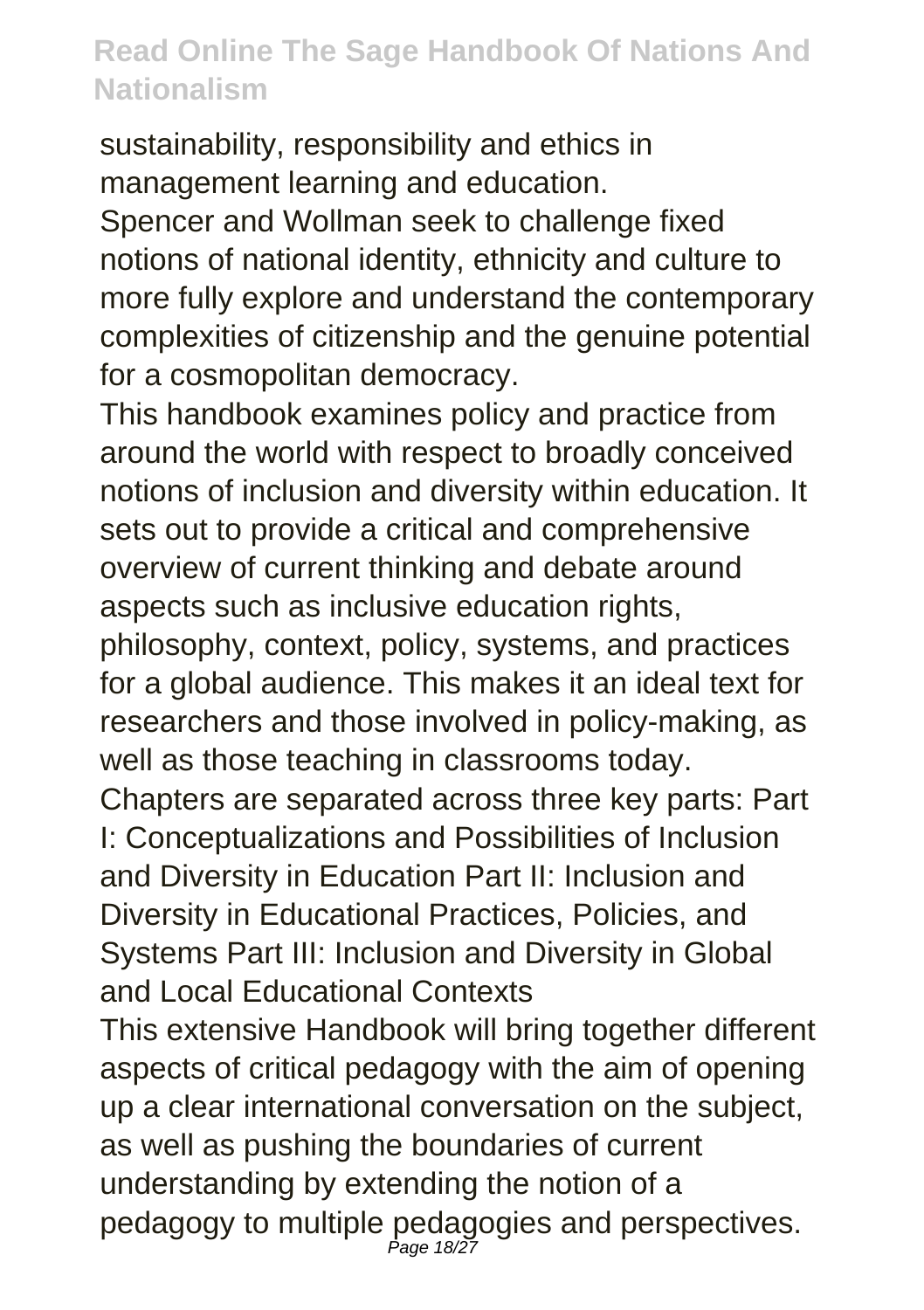Bringing together a group of contributing authors from around the globe, the chapters will provide a unique approach and insight to the discipline by crossing a range of disciplines and articulating both philosophical and social common themes. The chapters will be organised across three volumes and twelve core thematic sections. The SAGE Handbook of Critical Pedagogies is planned to be an essential benchmark publication for advanced students, researchers and practitioners across a wide range of disciplines including education, health, sociology, anthropology and development studies

'The contributions of Woodiwiss, Lister and Sassen are outstanding but not unrepresentative of the many merits of this excellent collection'- The British Journal of Sociology From women's rights, civil rights, and sexual rights for gays and lesbians to disability rights and language rights, we have experienced in the past few decades a major trend in Western nationstates towards new claims for inclusion. This trend has echoed around the world: from the Zapatistas to Chechen and Kurdish nationalists, social and political movements are framing their struggles in the languages of rights and recognition, and hence, of citizenship. Citizenship has thus become an increasingly important axis in the social sciences. Social scientists have been rethinking the role of political agent or subject. Not only are the rights and obligations of citizens being redefined, but also what Page 19/27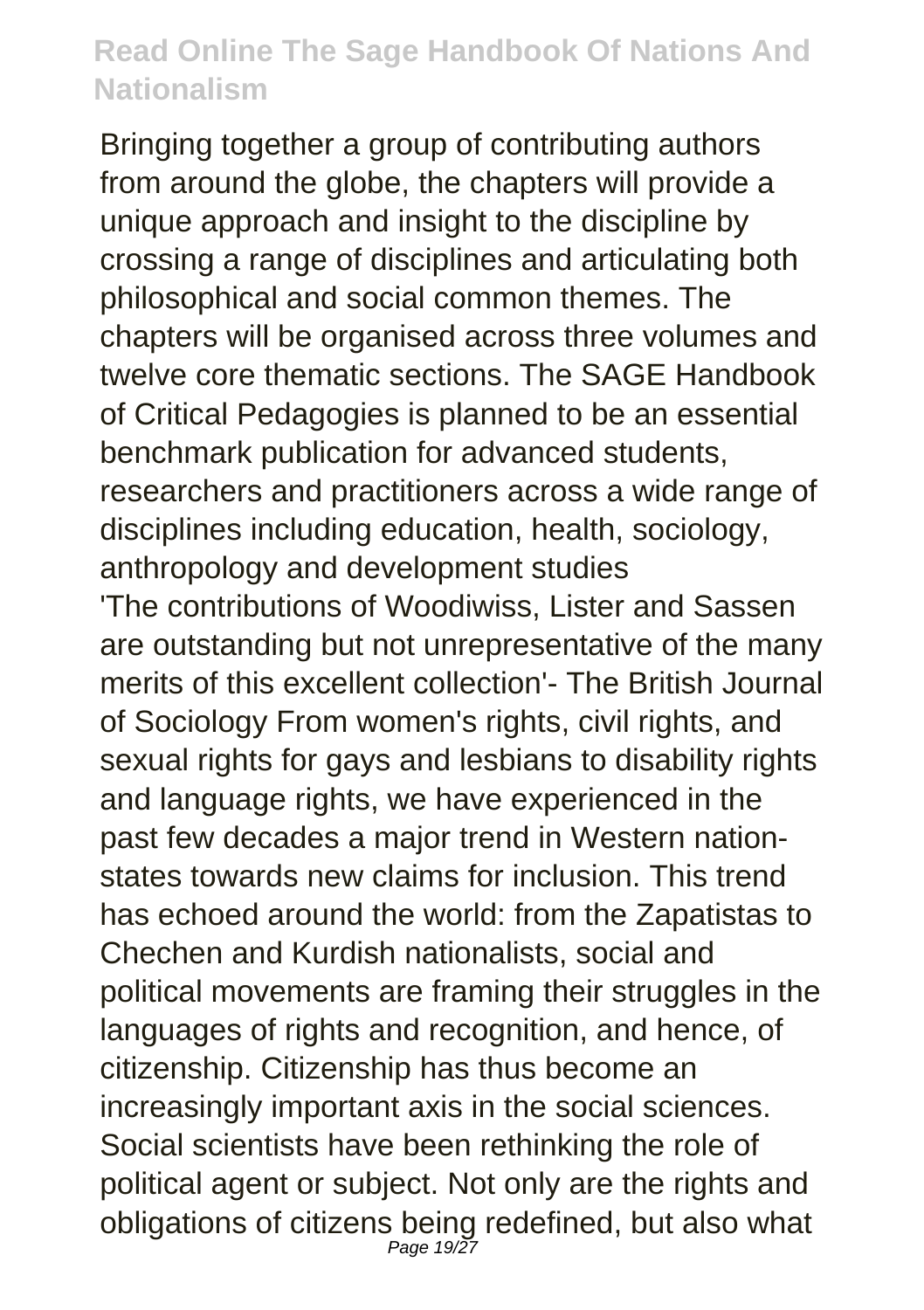it means to be a citizen has become an issue of central concern. As the process of globalization produces multiple diasporas, we can expect increasingly complex relationships between homeland and host societies that will make the traditional idea of national citizenship problematic. As societies are forced to manage cultural difference and associated tensions and conflict, there will be changes in the processes by which states allocate citizenship and a differentiation of the category of citizen. This book constitutes the most authoritative and comprehensive guide to the terrain. Drawing on a wealth of interdisciplinary knowledge, and including some of the leading commentators of the day, it is an essential guide to understanding modern citizenship. About the editors: Engin F Isin is Associate Professor of Social Science at York University. His recent works include Being Political: Genealogies of Citizenship (Minnesota, 2002) and, with P K Wood, Citizenship and Identity (Sage, 1999). He is the Managing Editor of Citizenship Studies. Bryan S Turner is Professor of Sociology at the University of Cambridge. He has written widely on the sociology of citizenship in Citizenship and Capitalism (Unwin Hyman, 1986) and Citizenship and Social Theory (Sage, 1993). He is also the author of The Body and Society (Sage, 1996) and Classical Sociology (Sage, 1999), and has been editor of Citizenship Studies since 1997. Page 20/27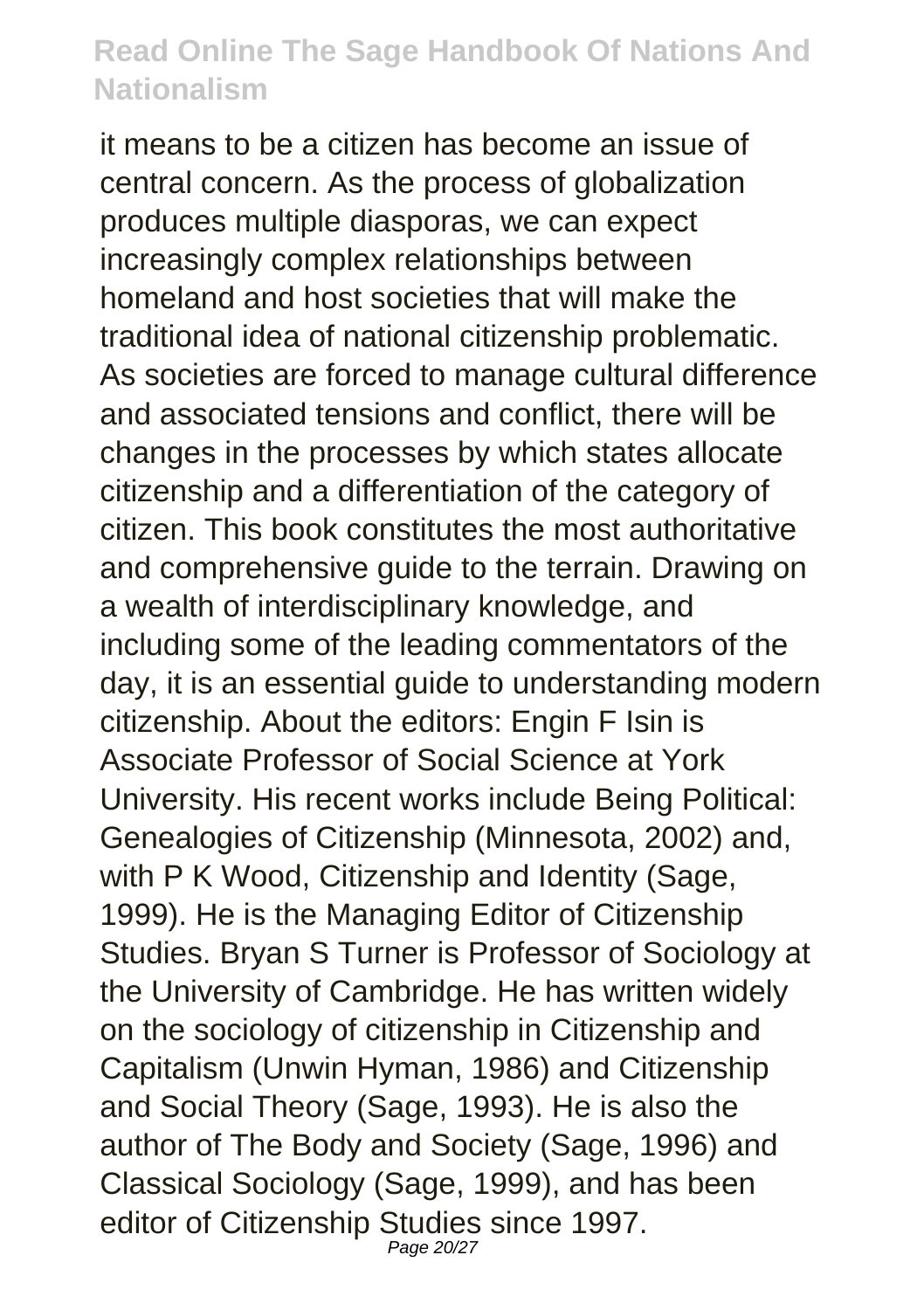The SAGE Handbook of Propaganda tells a radical new story about propaganda, fake news and information warfare and their toxic impact on the communications revolution of the past twenty years. It explains how propaganda invades the human psyche, in what ways it does so, and in what contexts. As a beguiling tool of political persuasion in times of war, peace, and uncertainty, propaganda incites people to take, often violent, action, consciously or unconsciously. This pervasive influence is particularly prevalent in world politics and international relations today. In this interdisciplinary Handbook, the editors have gathered together a group of world-class scholars from Europe, America, Asia, and the Middle East, to discuss leadership propaganda, war propaganda, propaganda for peace marketing, propaganda as a psychological tool, terror-enhanced propaganda, and the contemporary topics of internet-mediated propaganda. This is the first book of its kind, shedding a harsh new light on many current forms and processes ranging from Islamist and Far Right, troll farms and fake news institutes, to the more salient everyday manipulative practices of corporations and brands as well as political parties. In its four parts, the Handbook offers researchers and academics of propaganda studies, peace and conflict studies, media and communication studies, political science and governance marketing, as well Page 21/27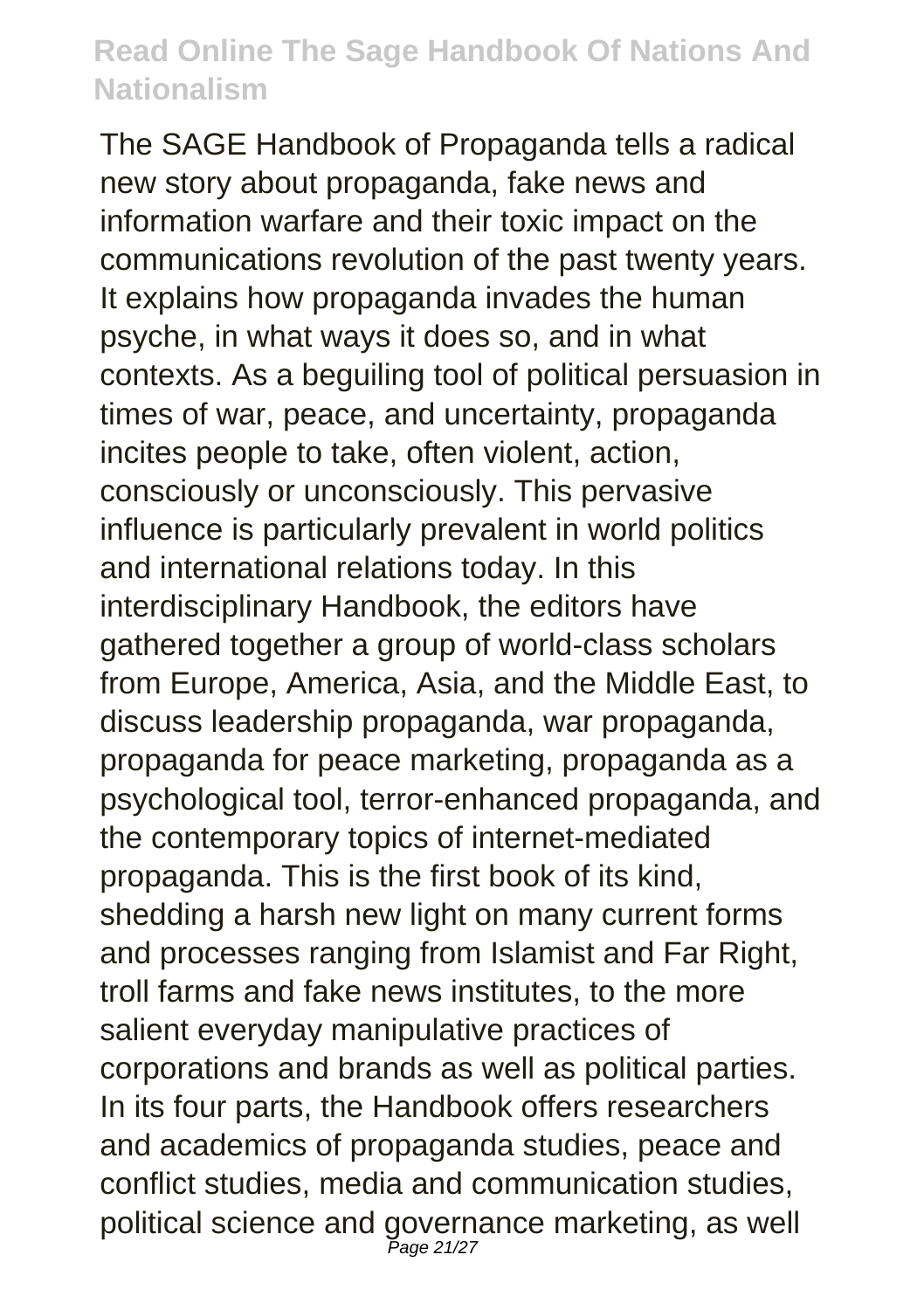as intelligence and law enforcement communities, a comprehensive overview of the tools and context of the development and evolution of propaganda from the twentieth century to the present: Part One: Concepts, Precepts and Techniques in Propaganda Research Part Two: Methodological Approaches in Propaganda Research Part Three: Tools and Techniques in Counter-Propaganda Research Part Four: Propaganda in Context

The SAGE Handbook of Diplomacy provides a major thematic overview of Diplomacy and its study that is theoretically and historically informed and in sync with the current and future needs of diplomatic practice . Original contributions from a brilliant team of global experts are organised into four thematic sections: Section One: Diplomatic Concepts & Theories Section Two: Diplomatic Institutions Section Three: Diplomatic Relations Section Four: Types of Diplomatic Engagement 'The SAGE Handbook of Conflict Resolution

demonstrates the range of themes that constitute modern conflict resolution. It brings out its key issues, methods and dilemmas through original contributions by leading scholars in a dynamic and expanding field of inquiry. This handbook is exactly what it sets out to be: an indispensable tool for teaching, research and practice in conflict resolution' - Peter Wallensteen, Professor of Peace and Conflict Research, Uppsala University and University of Page 22/27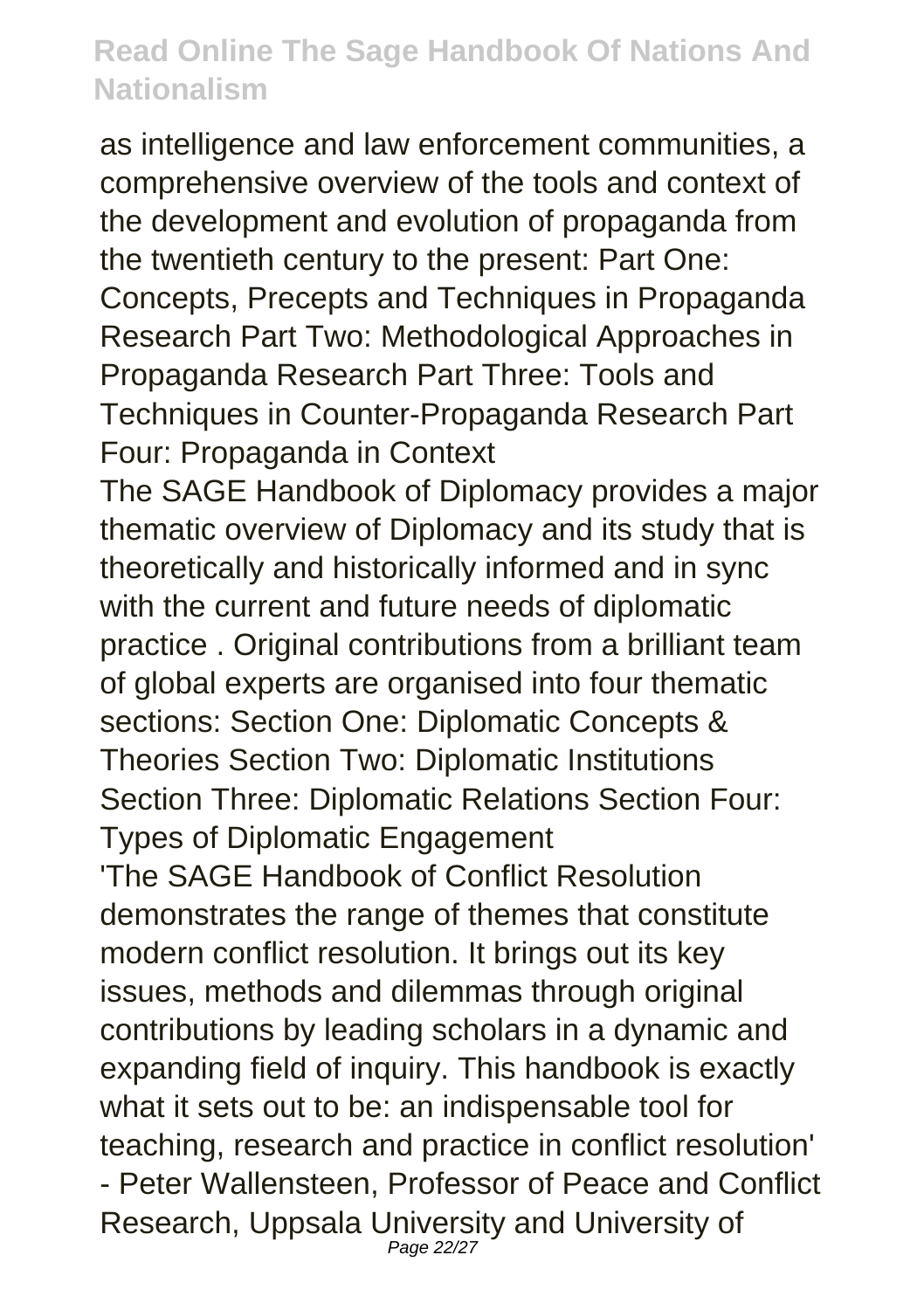Notre Dame 'Bercovitch, Kremenyuk and Zartman are among the most important figures in the conflict resolution field. They have pieced together, with the help of more than 35 colleagues from numerous countries, a state-of-the-art review of the sources of international conflict, available methods of conflict management, and the most difficult challenges facing the individuals and organizations trying to guide us through these conflict-ridden times. The collection is brimming with penetrating insights, trenchant analyses, compelling cases, and disciplined speculation. They help us understand both the promise of as well as the obstacles to theory-building in the new field of conflict resolution' - Lawrence Susskind, Professor and Director of the MIT - Harvard Public Disputes Program 'The last three sentences of this persuasive book: "We conclude this volume more than ever convinced that conflict resolution is not just possible or desirable in the current international environment. It is absolutely necessary. Resolving conflicts and making peace is no longer an option; it is an intellectual and practical skill that we must all posses." If you are part of that "we," intellectually or professionally, you will find this book a superb companion' - Thomas C Schelling, Professor Emeritus, Harvard University and University of Maryland Conflict resolution is one of the fastest-growing academic fields in the world today. Although it is a relatively young discipline, Page 23/27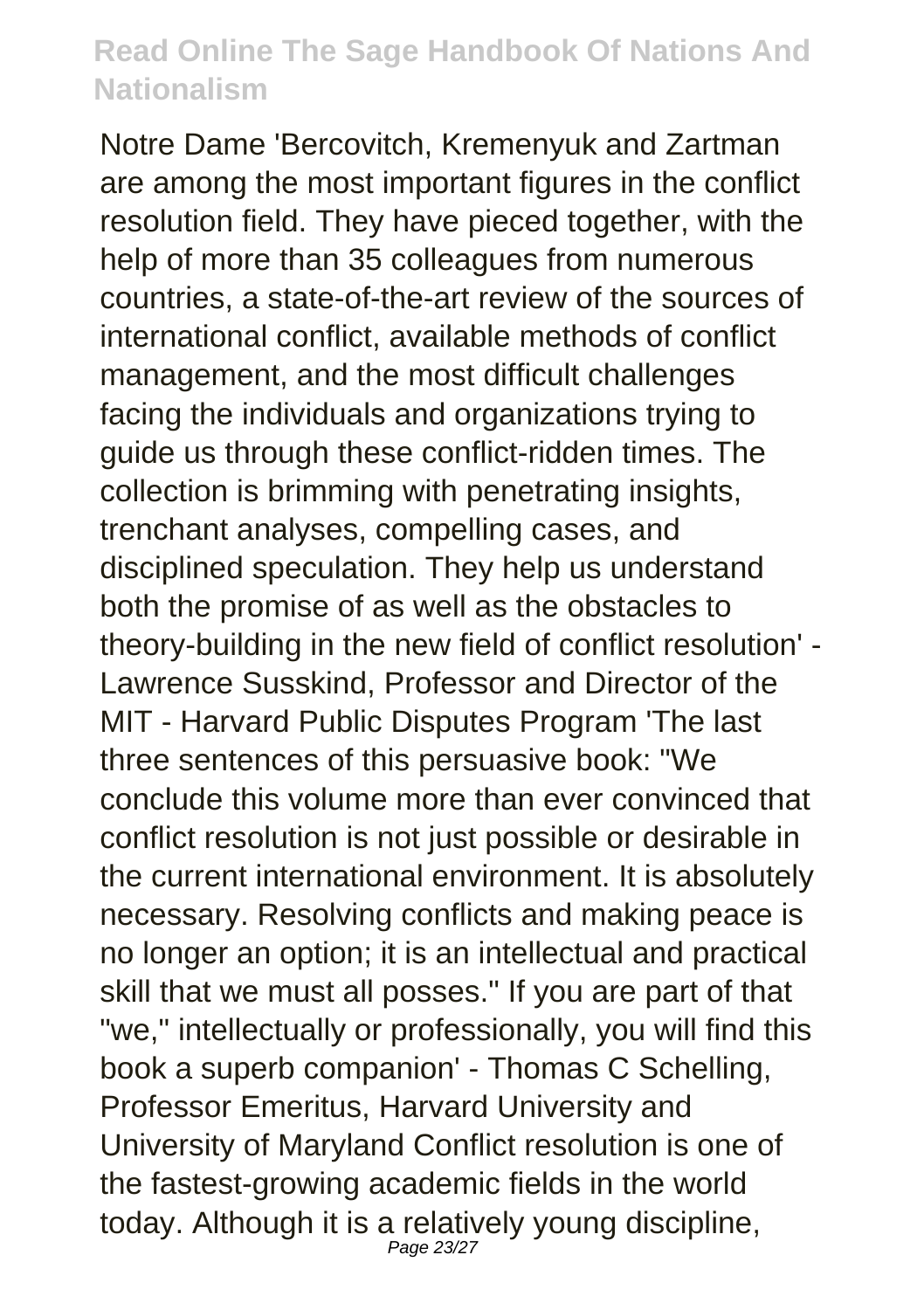having emerged as a specialized field in the 1950's, it has rapidly grown into a self-contained, vibrant, interdisciplinary field. The SAGE Handbook of Conflict Resolution brings together all the conceptual, methodological and substantive elements of conflict resolution into one volume of over 35 specially commissioned chapters. The Handbook is designed to reflect where the field is today by drawing on the contributions of experts from different fields presenting, in a systematic way, the most recent research and practice. Jacob Bercovitch is Professor of International Relations, and Fellow of the Royal Society, at the University of Canterbury in Christchurch, New Zealand. Victor Kremenyuk is deputy director of the Institute for USA and Canada Studies, Russian Academy of Sciences, Moscow. He is also a research associate at IIASA. I. William Zartman is Jacob Blaustein Professor of Conflict Resolution and International Organization at the Nitze School of Advanced International Studies of Johns Hopkins University

The SAGE Handbook of Rhetorical Studies surveys the latest advances in rhetorical scholarship, synthesizing theories and practices across major areas of study in the field and pointing the way for future studies. Edited by Andrea A. Lunsford and Associate Editors Kirt H. Wilson and Rosa A. Eberly, the Handbook aims to introduce a new generation of students to rhetorical study and provide a deeply informed and ready resource for scholars currently working in the field. This second edition of the award-winning The SAGE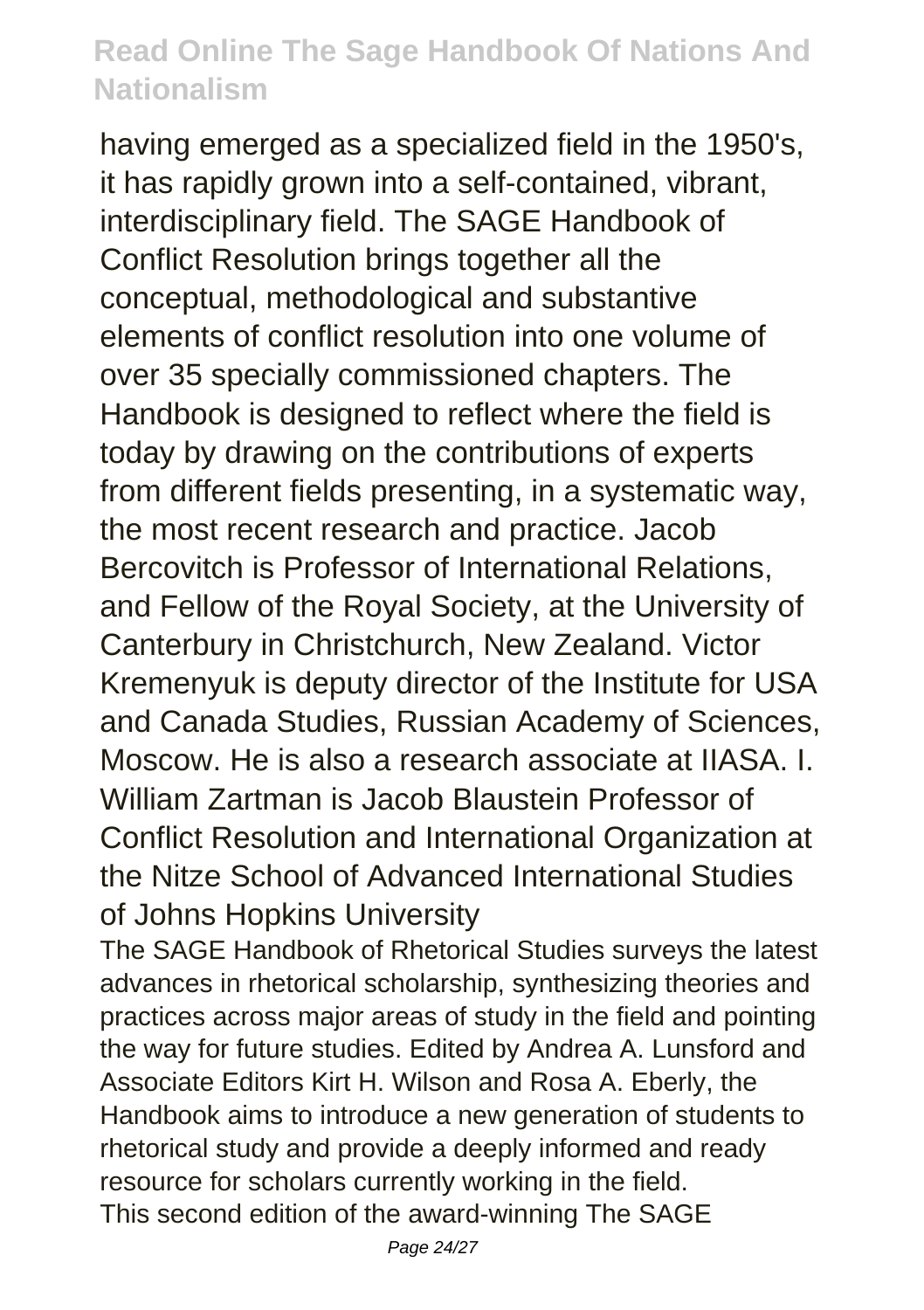Handbook of Conflict Communication emphasizes constructive conflict management from a communication perspective, identifying the message as the focus of conflict research and practice. Editors John G. Oetzel and Stella Ting-Toomey, along with expert researchers in the discipline, have assembled in one resource the knowledge base of the field of conflict communication; identified the best theories, ideas, and practices of conflict communication; and provided the opportunity for scholars and practitioners to link theoretical frameworks and application tools.

Comprising 60.3 percent of the world's 7.2 billion population, Asia is an enigma to many in the West. Hugely dynamic in its demographic, economic, technological and financial development, its changes are as rapid as they are diverse. The SAGE Handbook of Asian Foreign Policy provides the reader with a clear, balanced and comprehensive overview on Asia's foreign policy and accompanying theoretical trends. Placing the diverse and dynamic substance of Asia's international relations first, and bringing together an authoritative assembly of contributors from across the world, this is a reliable introduction to non-Western intellectual traditions in Asia. VOLUME 1: PART 1: Theories PART 2: Themes PART 3: Transnational Politics PART 4: Domestic Politics PART 5; Transnational Economics VOLUME 2: PART 6: Foreign Policies of Asian States Part 6a: East Asia Part 6b: Southeast Asia Part 6c: South & Central Asia Part 7: Offshore Actors Part 8: Bilateral Issues Part 9: Comparison of Asian Sub-Regions

Chosen by Library Journal as one of the best reference texts of 2016. Occupy. Indignados. The Tea Party. The Arab Spring. Anonymous. These and other terms have become part of an emerging lexicon in recent years, signalling an important development that has gripped many parts of the world: millions of people are increasingly involved, whether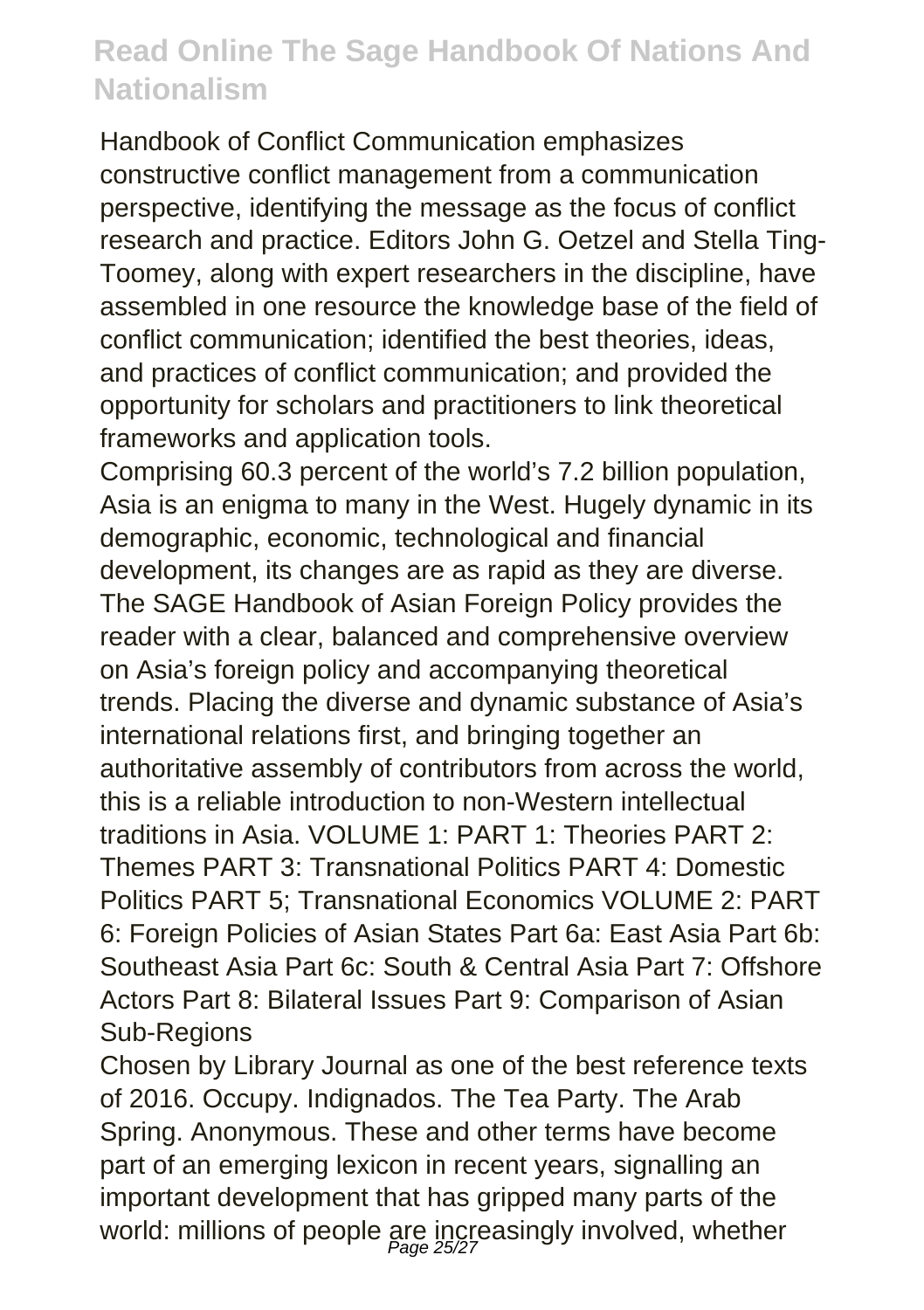directly or indirectly, in movements of resistance and protestation. However, resistance and its conceptual "companions", protest, contestation, opposition, disobedience and mobilization, all seem to be still mostly seen in public and private discourses as illegitimate and problematic forms of action. The time is, therefore, ripe to delve into the concerns, themes and legitimacy. The SAGE Handbook of Resistance offers theoretical essays enabling readers to forge their own perspectives of what "is" resistance and emphasizes the empirical and experiential dimension of resistance - making strong choices in terms of how contemporary topics related to resistance help to rethink our societies as "protest societies". The coverage is divided into six key sub-sections:

Foundations Sites of Resistance Technologies of Resistance Languages of Resistance Geographies of Resistance Consequences of Resistance

The SAGE Handbook of Research on Teacher Education offers an ambitious and international overview of the current landscape of teacher education research, as well as the imagined futures. The two volumes are divided into subsections: Section One: Mapping the Landscape of Teacher Education Section Two: Learning Teacher Identity in Teacher Education Section Three: Learning Teacher Agency in Teacher Education Section Four: Learning Moral & Ethical Responsibilities of Teaching in Teacher Education Section Five: Learning to Negotiate Social, Political, and Cultural Responsibilities of Teaching in Teacher Education Section Six: Learning through Pedagogies in Teacher Education Section Seven: Learning the Contents of Teaching in Teacher Education Section Eight: Learning Professional Competencies in Teacher Education and throughout the Career Section Nine: Learning with and from Assessments in Teacher Education Section Ten: The Education and Learning of Teacher Educators Section Eleven: The Evolving Social